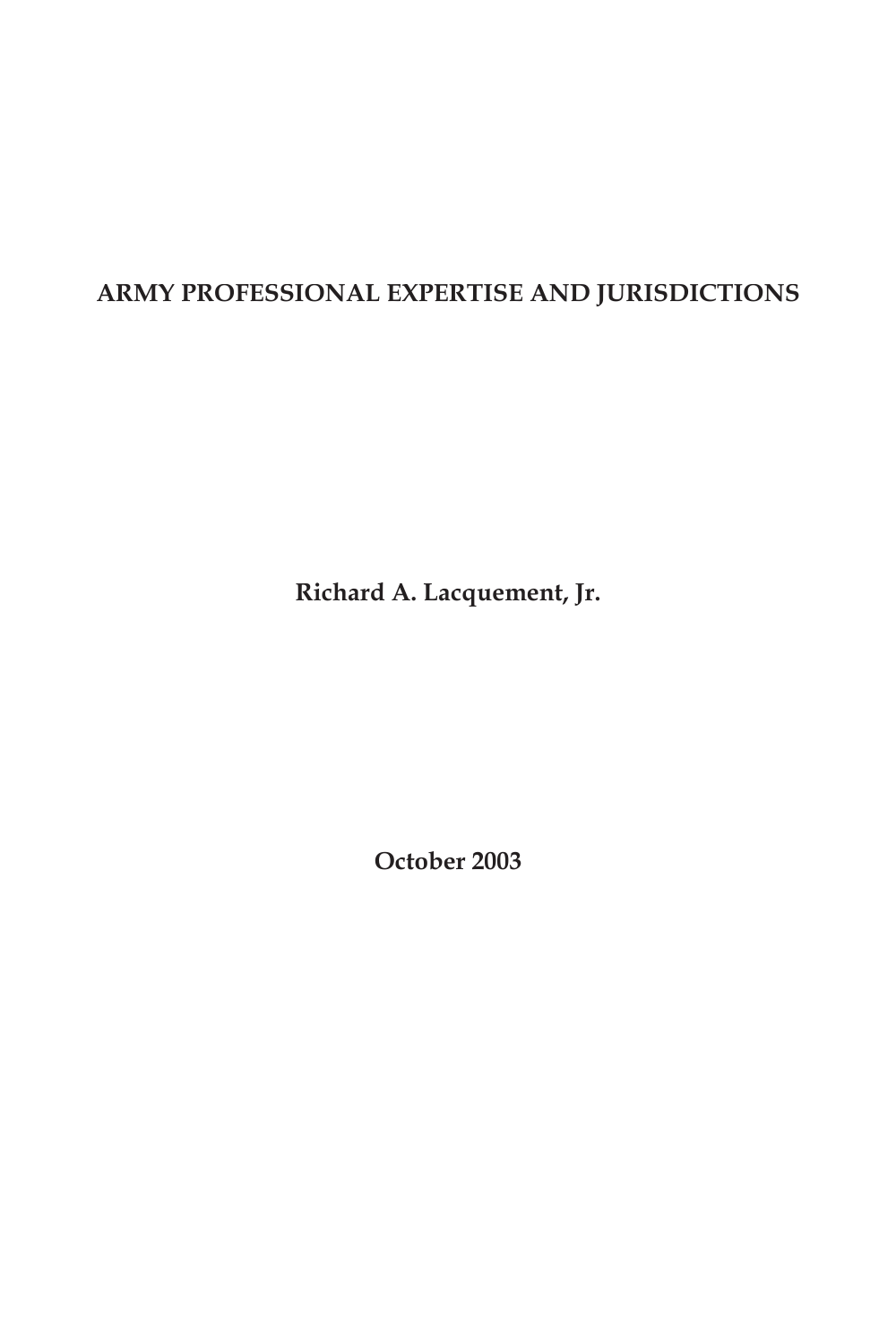The views expressed in this report are those of the author and do not necessarily reflect the official policy or position of the Department of the Army, the Department of Defense, or the U.S. Government. This report is cleared for public release; distribution is unlimited.

\*\*\*\*\*

 The author wishes to acknowledge the Naval War College Advanced Research Program that sponsored the original project from which this monograph is derived.

\*\*\*\*\*

 Comments pertaining to this report are invited and should be forwarded to: Director, Strategic Studies Institute, U.S. Army War College, 122 Forbes Ave, Carlisle, PA 17013-5244. Copies of this report may be obtained from the Publications Office by calling (717) 245-4133, FAX (717) 245-3820, or by e-mail at *Rita.Rummel@carlisle.army.mil*

 All Strategic Studies Institute (SSI) monographs are available on the SSI Homepage for electronic dissemination. SSI's Homepage address is: *http://www.carlisle.army.mil/ssi/*

\*\*\*\*\*

\*\*\*\*\*

 The Strategic Studies Institute publishes a monthly e-mail newsletter to update the national security community on the research of our analysts, recent and forthcoming publications, and upcoming conferences sponsored by the Institute. Each newsletter also provides a strategic commentary by one of our research analysts. If you are interested in receiving this newsletter, please let us know by email at *outreach@carlisle.army.mil* or by calling (717) 245-3133.

ISBN 1-58487-145-8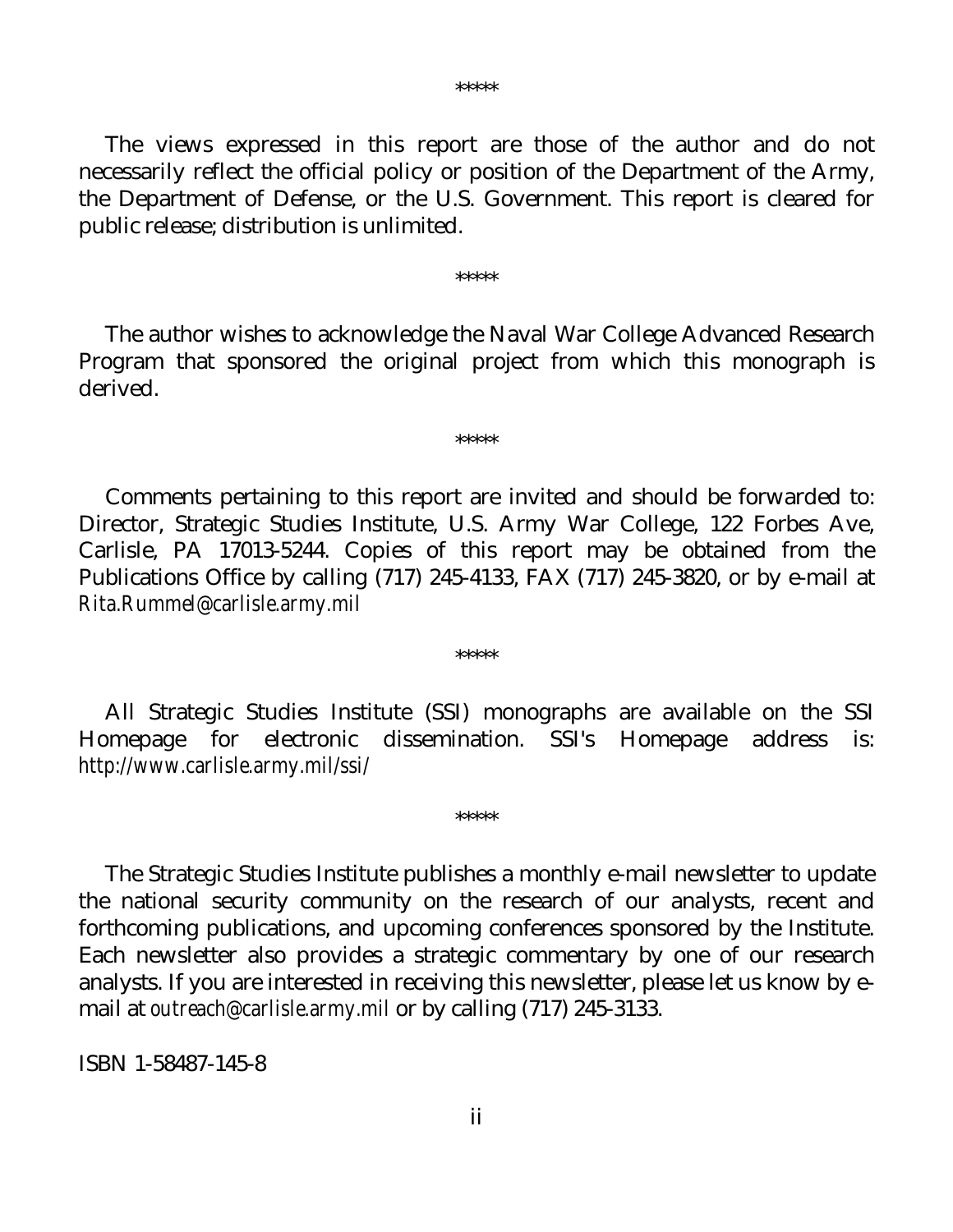#### **FOREWORD**

With the soldiers of the Army deployed to over 120 countries and executing a wide variety of missions, the Army as a profession is being stretched to its limits. Richard Lacquement takes note of these developments and calls for a clarification of what exactly the Army "profession" entails.

His mapping of the profession's expert knowledge provides a framework to continue the debate on the jurisdictions of the Army profession. The recommendations he presents are radical and thought provoking. While there may not be a consensus on his conclusions, this monograph serves the important role of stimulating thought and debate on the Army profession.

> DOUGLAS C. LOVELACE, JR. Director Strategic Studies Institute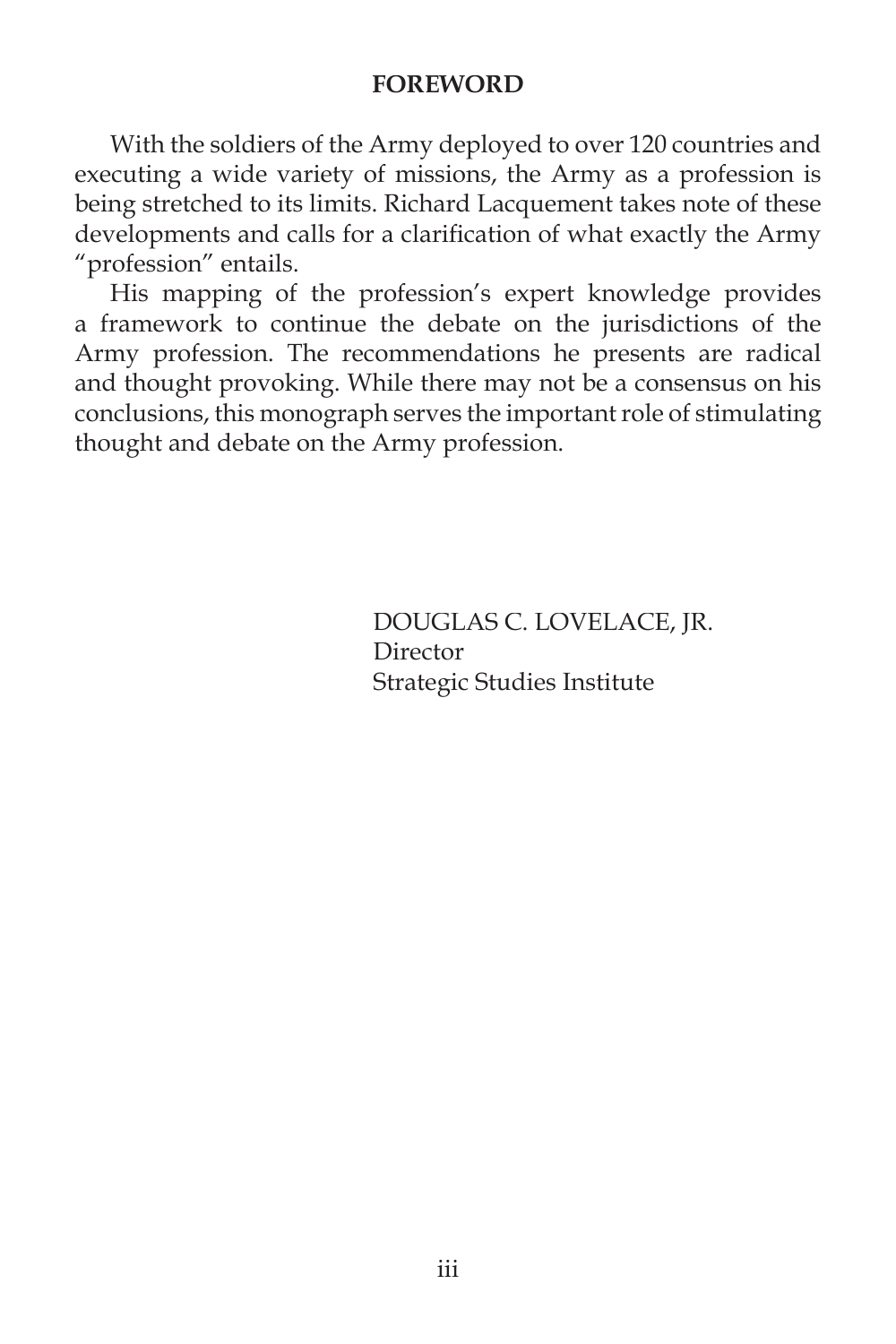#### **BIOGRAPHICAL SKETCH OF THE AUTHOR**

RICHARD A. LACQUEMENT, JR., a lieutenant colonel in the U.S. Army, is a professor of Strategy and Policy at the U.S. Naval War College. He is a strategic plans and policy officer who has served in a variety of command and staff positions in both heavy and light field artillery units. Lieutenant Colonel Lacquement's artillery assignments included the 82nd Airborne Division, the 1st Armored Division (to include combat service in Operation DESERT STORM), the 3rd Infantry Division (Mechanized) and the 101st Airborne Division, (Air Assault). During Operation IRAQI FREEDOM, he served as head of the Army G3's War Plans Division's Stability Operations Planning Cell and then returned to the 101st Airborne Division to assist with stability operations in Northern Iraq. Lieutenant Colonel Lacquement has also served as an Assistant Professor of Social Sciences at the United States Military Academy where he taught courses in American politics, international relations theory, and international organizations. He is the author of *Shaping American Military Capabilities After the Cold War* (Praeger, 2003). Lieutenant Colonel Lacquement is a graduate of the U.S. Military Academy and holds master's degrees from Princeton University and the Naval War College and a Ph.D. in International Relations from Princeton University.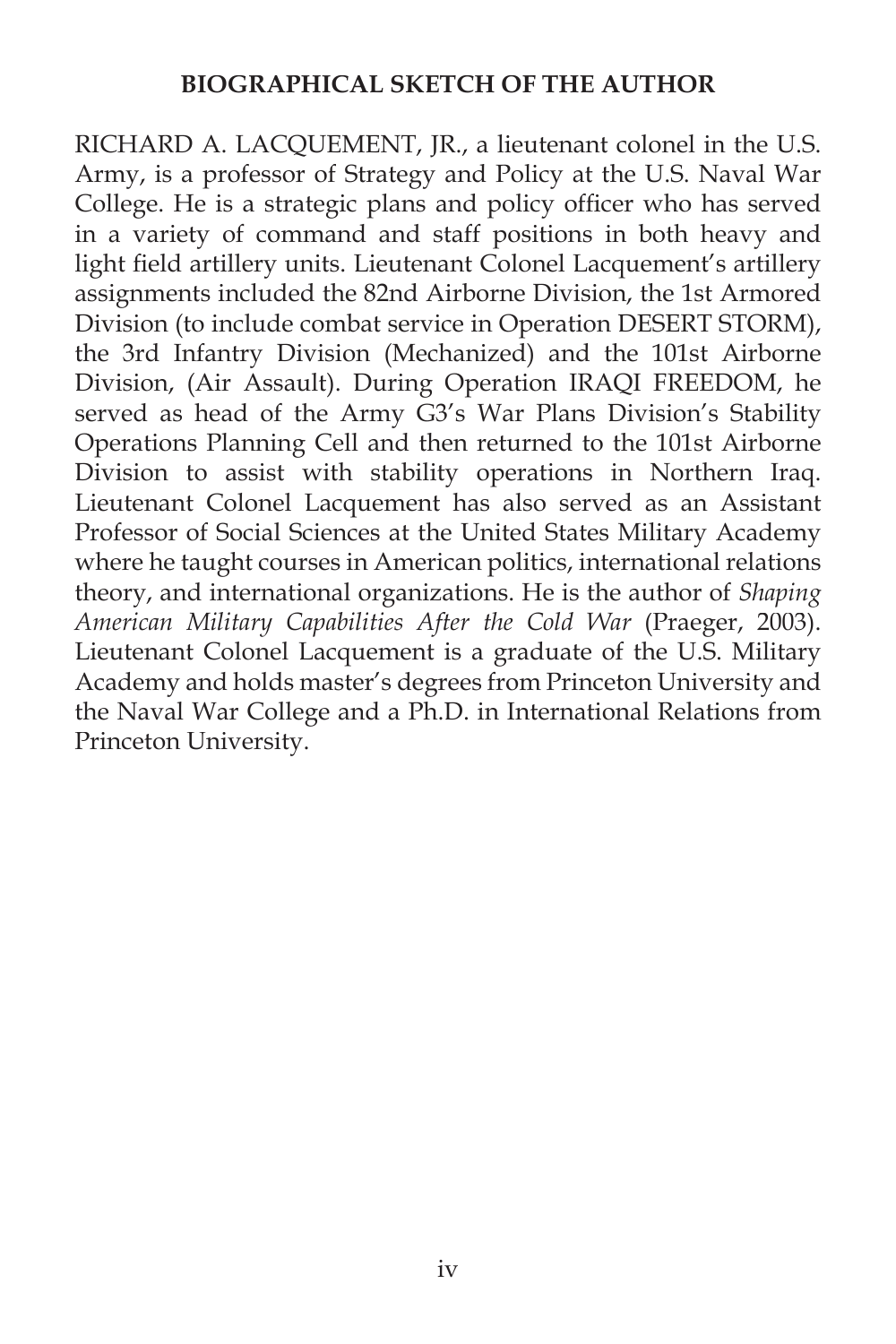### **SUMMARY**

Changes in the international security environment and in technology challenge leaders to define the Army's role for the future. Effective strategic leadership of the Army profession will be an essential component of successful transformation. To serve American society effectively, strategic leaders of the profession must define, prioritize, and limit the expert knowledge of the profession, clarify the jurisdictions within which this knowledge applies, and then develop professionals to apply this knowledge.

There are three main reasons to map and prioritize the Army's professional expertise and jurisdictions:

- Facilitate choices about the use of constrained resources;
- Reestablish the Army's collective professional identity; and,
- Move beyond the concept of "full spectrum dominance."

This monograph provides a framework intended for use by the Army's strategic leaders. But it also should be a point of departure for debate among all members of the profession. The most important purpose of this framework is to provide a mechanism for HOW TO THINK about Army expert knowledge and jurisdictions. This monograph offers some general recommendations derived from my application of the framework and its logic. These recommendations represent just one possible view. Ultimately, the strategic leaders of the Army will decide priorities and boundaries.

Recommendations include:

- Eliminating of combat service support branches as basic branches for commissioned officer accession.
- Strengthening precommissioning standards for combat and combat support officers to include certified military training and educational components.
- Establishing clearer qualitative standards for assignment, promotion, and retention of commissioned officers (in terms of physical capacity, psychological capacity, and demonstrated performance).
- Refocusing the officer career management and education system.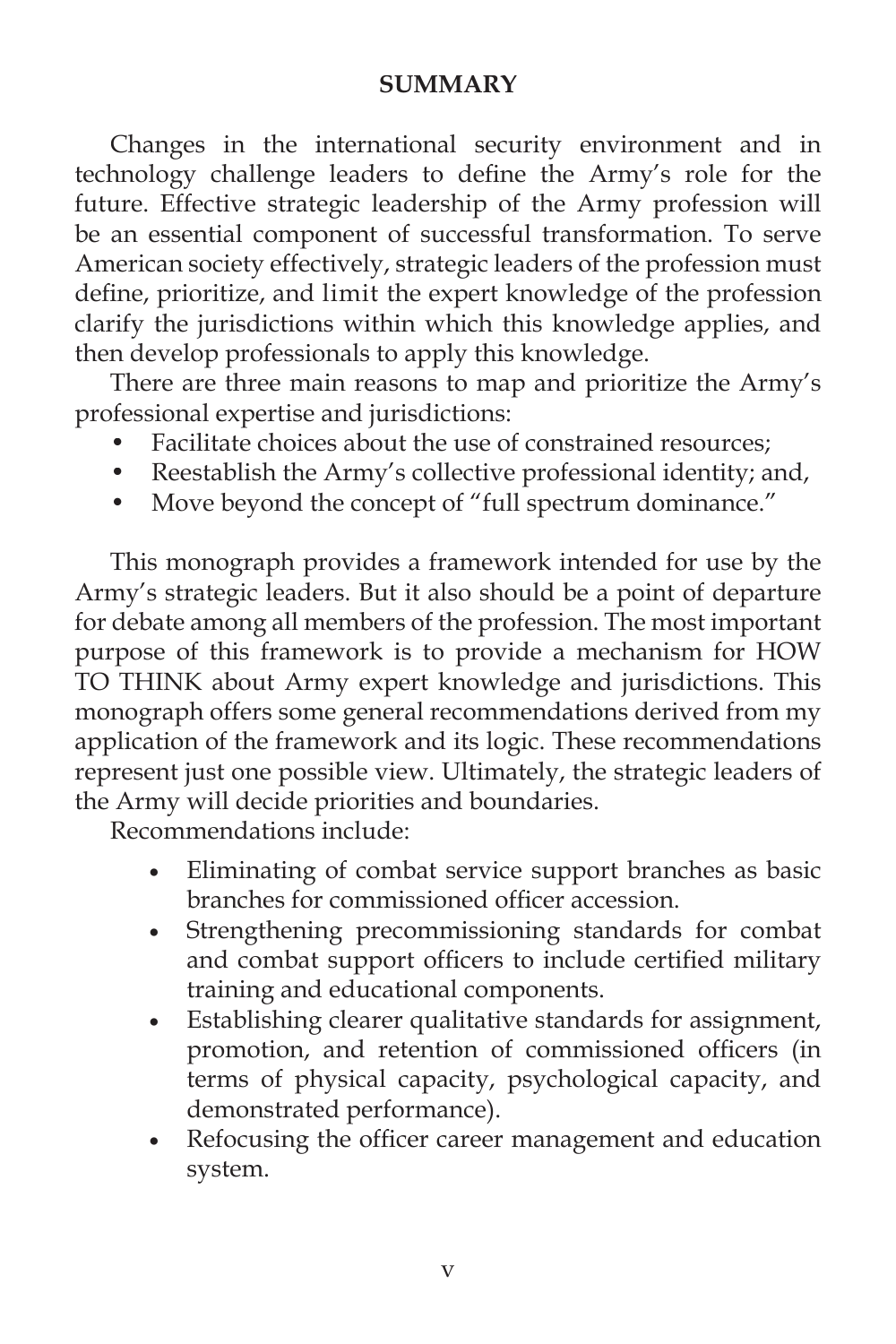- Developing coherent intellectual justifications and defense of jurisdictions related to the leadership of Army soldiers in the organized application of coercive force (war, peace enforcement, peacekeeping).
- Better articulating reasons for avoiding jurisdictions that do not require unique Army expertise (humanitarian assistance, disaster relief, homeland security).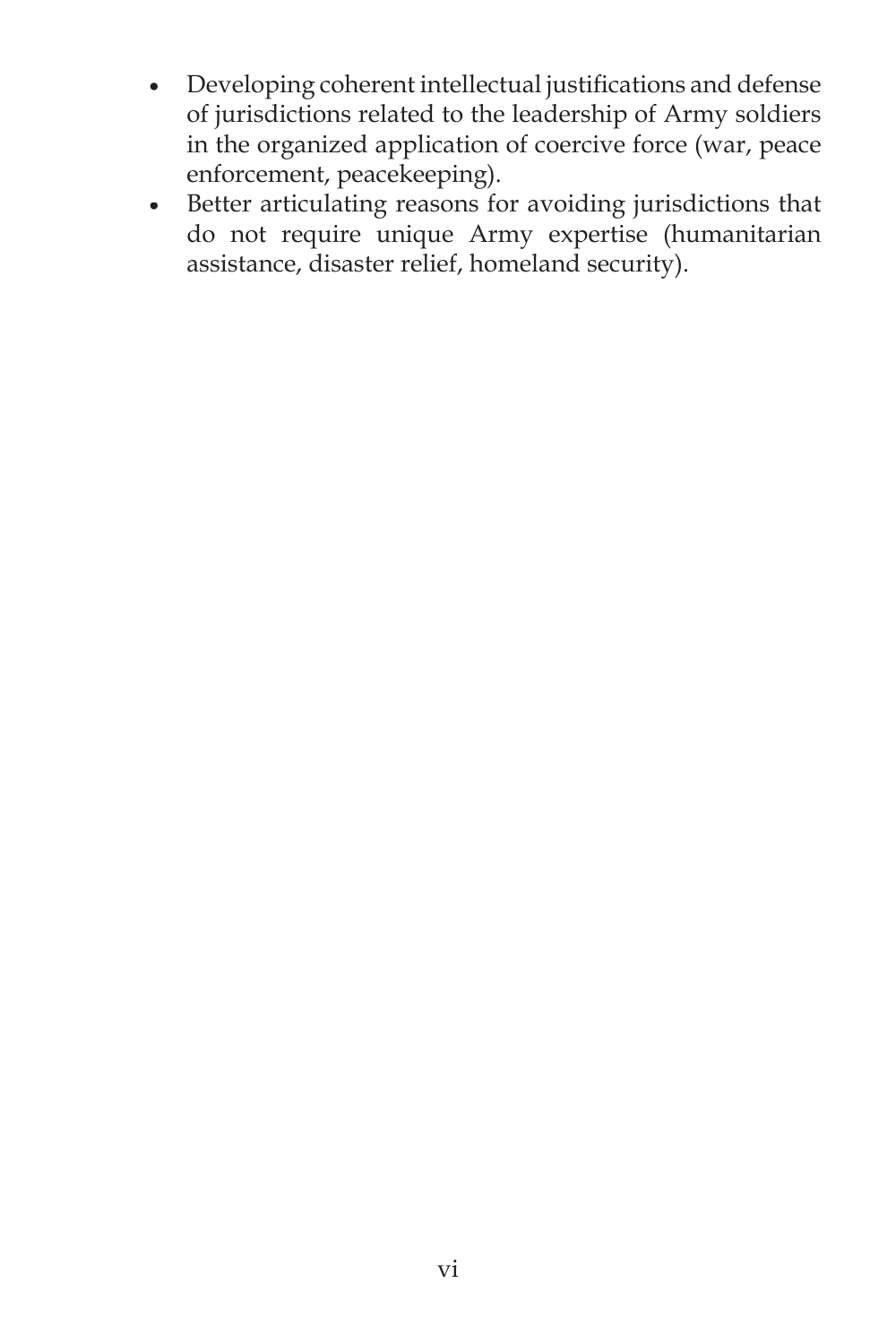#### **ARMY PROFESSIONAL EXPERTISE AND JURISDICTION**

#### **Introduction.**

Our nonnegotiable contract with the American people is to fight and win the nation's wars. Every other task is subordinate to that commitment. To discharge our responsibilities to the Nation, we maintain several core competencies. These are the essential and enduring capabilities of our service. They encompass the full range of military operations across the spectrum of conflict, from sustained land dominance in wartime to supporting civil authorities during natural disasters and consequence management.<sup>1</sup>

*Field Manual 1, The Army*, June 14, 2001

This quote from *Field Manual (FM) 1*, the Army's capstone manual, declares broad and compelling responsibilities for the Army. Aside from the priority for warfighting, however, it provides an undifferentiated and almost limitless range of operations for which the Army must prepare. This is a noble aspiration that reflects the best "can-do" spirit of loyal service to the nation. It is, however, a problematic practical foundation that obscures significant limitations and trade-offs required to concentrate the army's finite resources—personnel, material, and funds—on the most important requirements. Changes in the international security environment and in technology challenge leaders to define the Army's role for the future. Effective strategic leadership of the Army profession will be an essential component of successful transformation. To serve American society effectively, strategic leaders of the profession must define, prioritize, and limit the expert knowledge of the profession, clarify the jurisdictions within which this knowledge applies, and then develop the professionals to apply this knowledge.

This framework is intended for use by the Army's strategic leaders. It is also a framework for debate among all members of the profession. I hope it will generate an institutional exchange of ideas that can lead to renewed consensus on the Army's professional essence.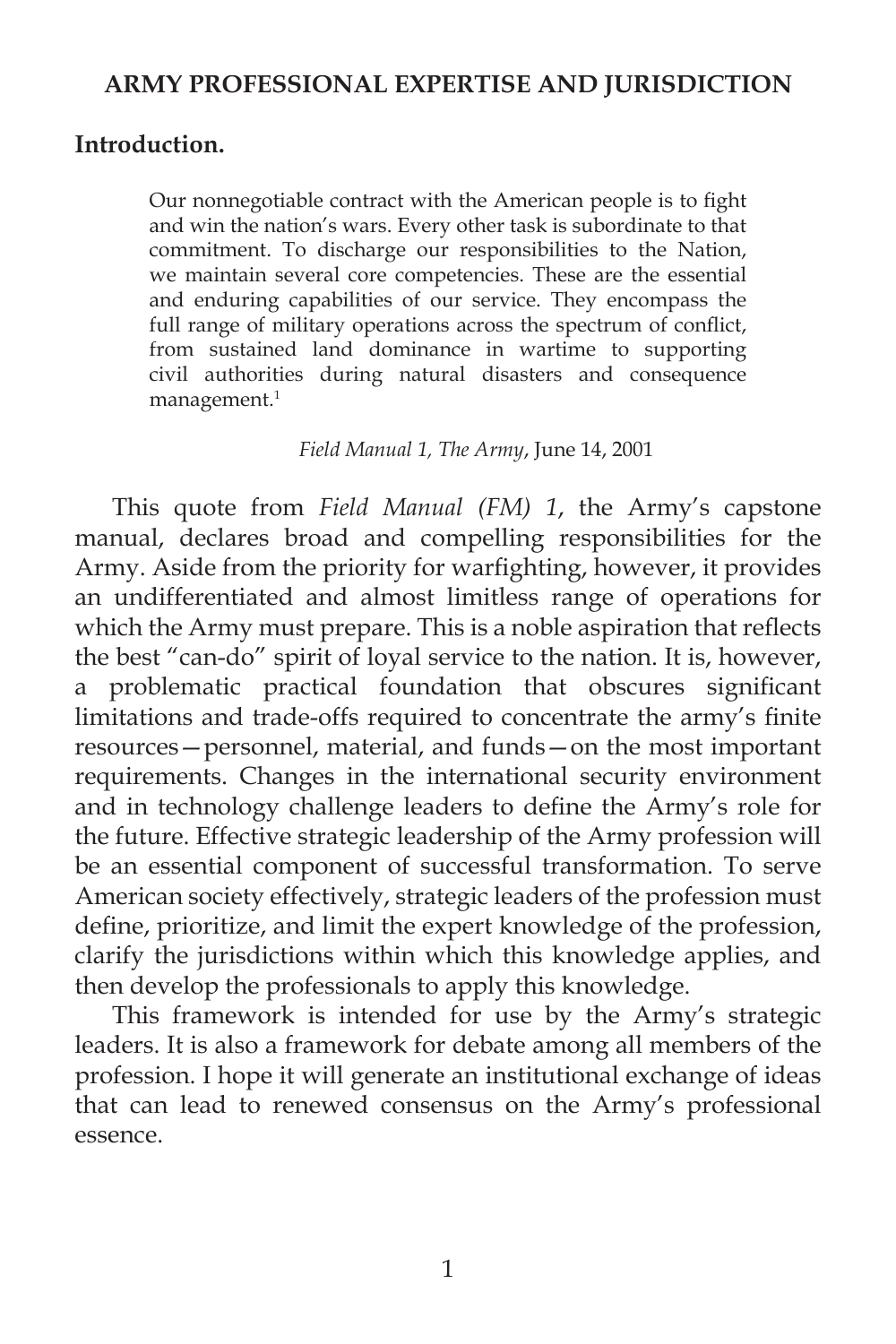# **Problem.**

The Army needs to redraw the map of its expert knowledge and then inform and reform its educational and developmental systems accordingly, resolving any debate over the appropriate expertise of America's Army.<sup>2</sup>

The Army faces increasing jurisdictional competitions with new competitors. Thus its jurisdictional boundaries must be constantly negotiated and clarified by officers comfortable at the bargaining table and skilled in dealing with professional colleagues on matters touching the profession's civil-military and politicalmilitary boundaries.3

The Army is at a crossroads. Its traditions, recent successes, and capabilities are praiseworthy. Its appropriate focus for the future is uncertain. "Full Spectrum Dominance" is a great bumper sticker, but of limited practical utility. It glosses over too much. It lacks boundaries. It lacks priorities.

In some ways, the tremendous success of the Army in recovering from Vietnam and better preparing for the Soviet challenge is impeding the current transformation. Clear focus on a specific foe, in a specific theater, provided a high degree of professional certainty for the Army. The "training revolution" of the 1970s led to a dramatic improvement of Army training for fighting the Soviet Union.4 Collective and individual training were predicated on a clear overarching mission.

The current era is one of broader and less certain missions. Operation DESERT STORM drew heavily on the focused training for conventional warfare with the Soviets that characterized the Cold War. This mission fit the Army's preferred concept of war and was well-suited to its expertise developed in the latter stages of the Cold War. In contrast, numerous peace operations such as the missions in Somalia, Haiti, Bosnia, and Kosovo were not wellsuited to the training and organization of the Cold War configured Army. Although still too early to draw clear lessons from the war with Iraq, success in conventional combat and difficulties in some aspects of unconventional warfare and post-conflict stabilization indicate a persistent tension about appropriate Army missions. There have been debates and significant dissonance among Army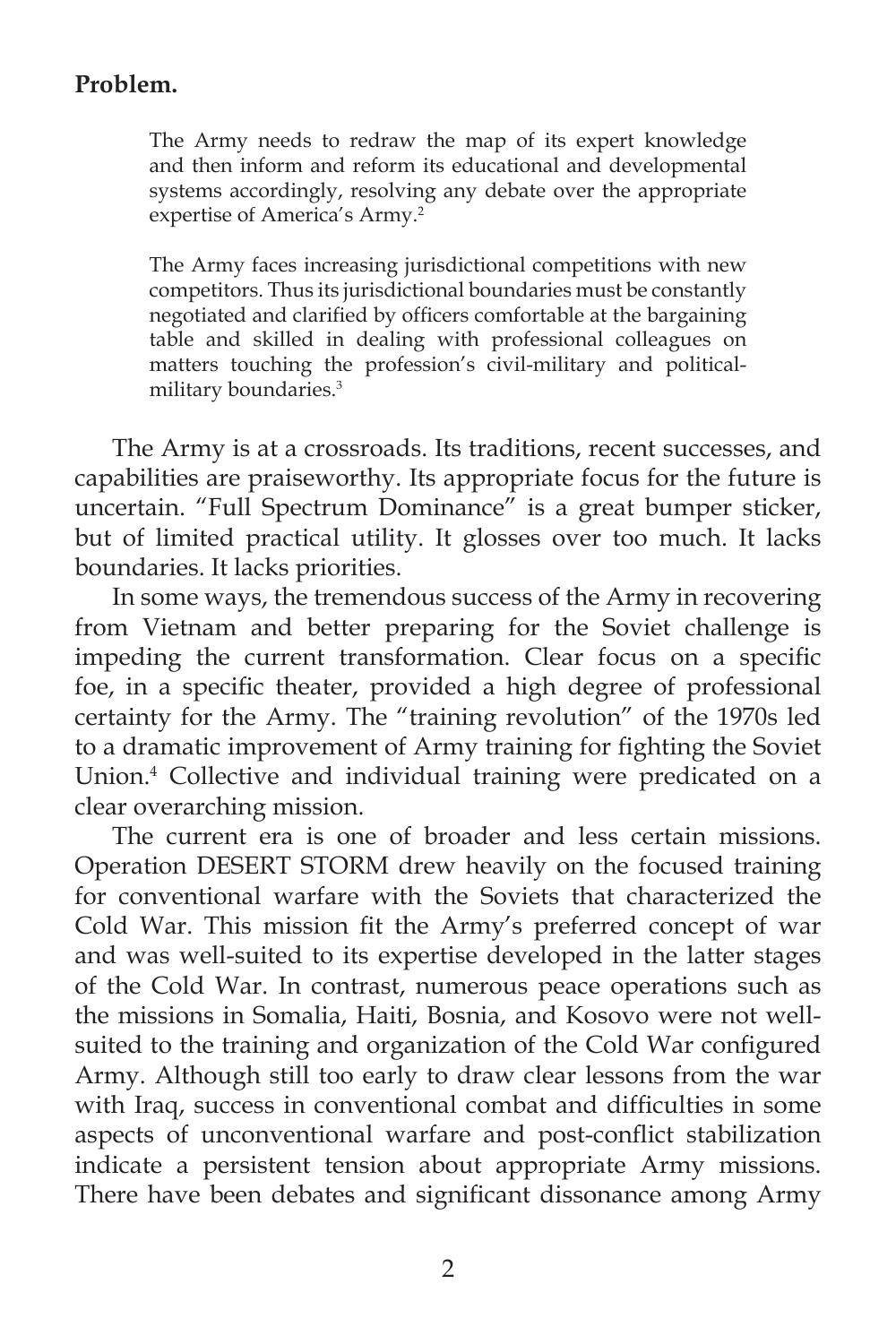leaders between the expectations and requirements related to being prepared to "fight and win our nations wars," and the numerous operational requirements for military operations other than war (MOOTW).5 Surveys of Army personnel and anecdotal evidence have identified related tensions within the officer corps--particularly between senior officers and junior officers.<sup>6</sup> Army leaders should not allow internal tensions concerning professional jurisdictions and expertise to continue.

# **Intellectual Foundations.**

This monograph builds on two concepts. The first is the concept of the military profession provided in Samuel Huntington's classic, The Soldier and the State.<sup>7</sup> Second is the concept of professional adaptation and adjustment suggested by Andrew Abbott in *The*  System of Professions.<sup>8</sup> Huntington provides a commonly understood definition of the military profession. With some adjustments and refinement, this monograph suggests a revised foundational definition of the Army profession. Abbott provides a framework for understanding how professions adapt and sustain themselves by defining and negotiating their roles with their clients while competing with other professions.

Huntington's definition of a profession is "a peculiar type of functional group with highly specialized characteristics."9 To him, it is defined by expertise, responsibility, and corporateness. $10$ With regard to the military profession, "The direction, operation and control of a human organization whose primary function is the application of violence is the peculiar skill of the officer." $11$ The responsibility of a profession is to its client. "The military profession is monopolized by the state. The skill of the officer is the management of violence; his responsibility is the military security of his client, society."<sup>12</sup>

The Army professional core is found among its officers. They are required to master a body of abstract professional knowledge and understand the moral, ethical, political, and social contexts within which military actions take place. They must be experts, first and foremost, in the human dimensions--leadership, morale, and physical capacity—that underlie effective military operations.13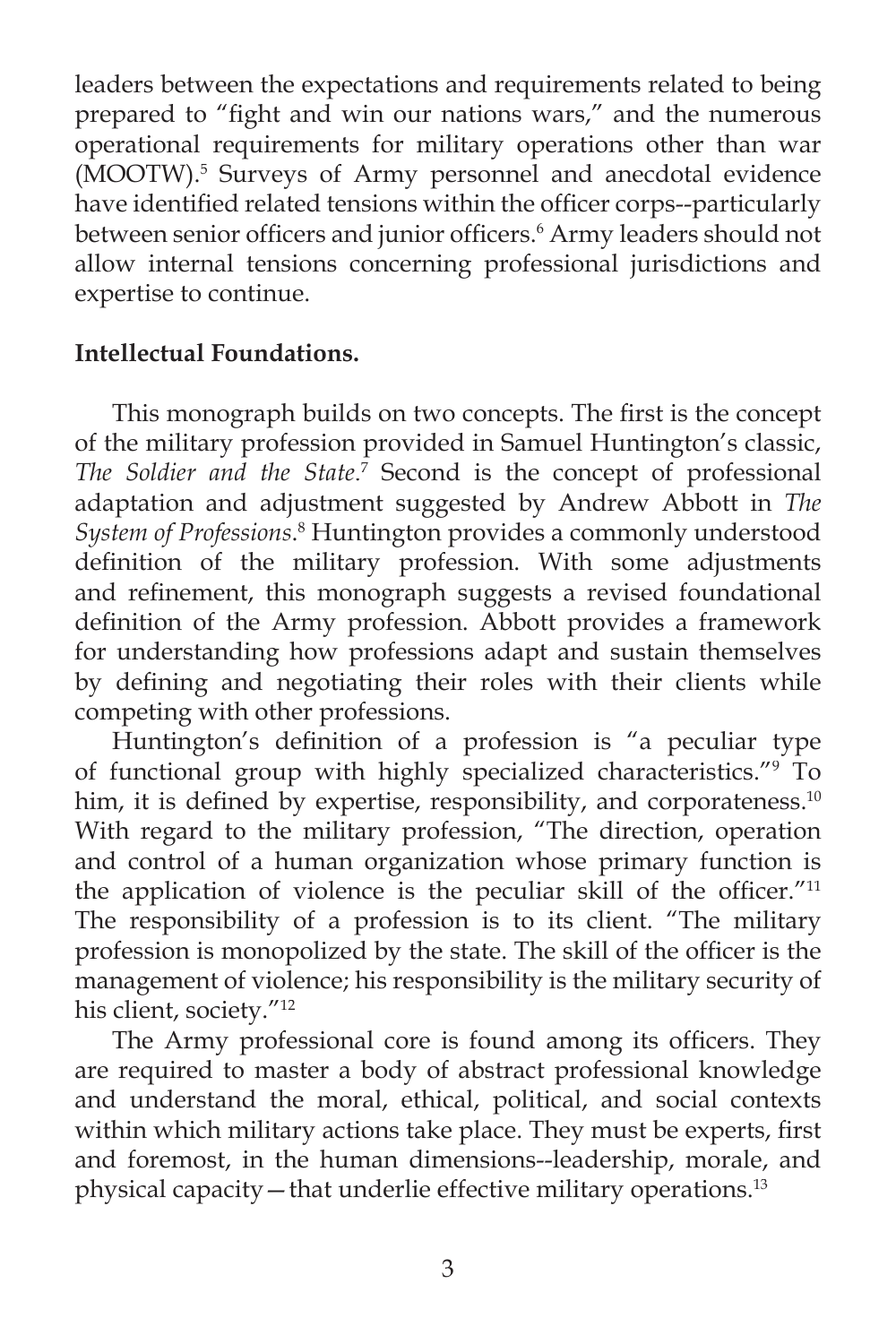Refined to reflect this quintessentially human endeavor, the core expertise of American officers can be restated as follows. The peculiar skill of the military officer is the development, operation, **and leadership of a human organization, a profession, whose primary expertise is the application of coercive force on behalf**  of the American people; for the Army officer such development, **operation, and leadership occurs incident to sustaining America's dominance in land warfare.** In abbreviated form, I will refer to this core expertise as **"Leadership of Army soldiers in the organized application of coercive force."**<sup>14</sup>

Huntington also suggested that the most appropriate means to attain effective military subordination was to maintain a clear divide between the realms of civilian and military responsibility.15 A common critique of Huntington is that the clarity of this separation is easy to stipulate in theory but hard to realize in practice. As Clausewitz's insight suggests, since war is merely an instrument of policy, it is difficult to separate the purely military from the purely political.16 To validate the importance of military advice, there should be standards to help determine appropriate boundaries. Defining professional expertise and jurisdictions more clearly will assist in making these distinctions.

Andrew Abbott identifies a key property of professions. Professions compete with each other to determine legitimate realms within which to apply their expertise.<sup>17</sup> Abbott defines professions as "somewhat exclusive groups of individuals applying somewhat abstract knowledge to particular cases."<sup>18</sup> Professions provide social goods to address important problems. "The tasks of professions are human problems amenable to expert service."19 "The central phenomenon of professional life is thus the link between a profession and its work, a link [called] jurisdiction."20 Professions compete for jurisdictions and may not always be able to claim complete control over all jurisdictions within which they compete. "Every profession aims for a heartland of work over which it has complete, legally established control." However, since full control is not always possible, there are other possible settlements. In addition to full control, jurisdictional settlements can be divided (shared with another profession), intellectual (cognitive control of a jurisdiction while allowing practical work to be widely shared), advisory (over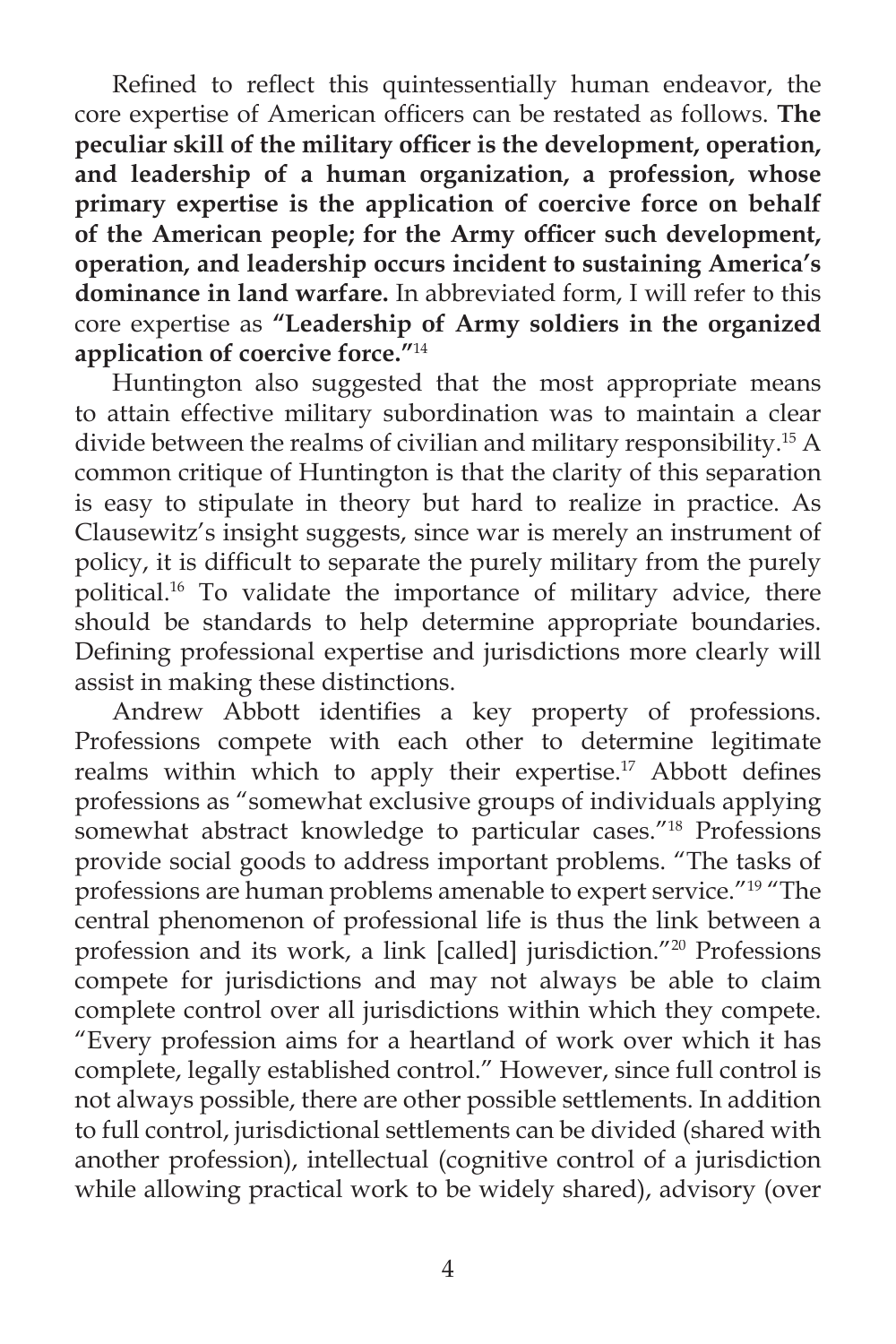certain aspects of work within a jurisdiction), or subordinate (another profession controls the jurisdiction, but the first profession may still do practical work within the jurisdiction). $^{21}$ 

The central questions of this monograph are fundamental ones that Army leaders must address in defining the Army profession:

- What is the nature of Army expert knowledge? How should relevant expertise be prioritized?
- What are the jurisdictions within which this expertise may be legitimately applied? How should jurisdictions be prioritized? Which should be claimed and defended? Which should be avoided?

These are iterative questions that leaders of the profession must constantly address. The questions yield descriptive answers for the present and suggestive answers for the future. Strategic leaders of the Army profession must negotiate the answers with the civilian leaders who act as agents for American society. Hence, this is an important aspect of civil-military relations.

Ultimately, civilian leaders decide the Army's jurisdictions. But Army strategic leaders must represent the profession in this decisionmaking process. Civilian leaders' decisions become part of the process that requires strategic leaders of the profession to reevaluate and modify conceptions of expert knowledge and jurisdiction.

This monograph is explicitly focused on the profession as defined by the commissioned officer corps.<sup>22</sup> This is not meant to slight warrant officers, noncommissioned officers, or junior enlisted soldiers. These highly-skilled workers are the experts in the numerous necessary tasks that allow the Army to succeed. But the nature of their responsibilities is fundamentally different from those of the Army's commissioned officers. These soldiers and their tremendous skills are the instruments of Army success. The diagnoses, inferences, and treatments of societal problems for which these skills are appropriately applied are the responsibilities of the commissioned officers who are guardians of the profession's and the institution's essence.

The framework provided is also applicable to officers of all components of the Total Army (active, reserve, and National Guard).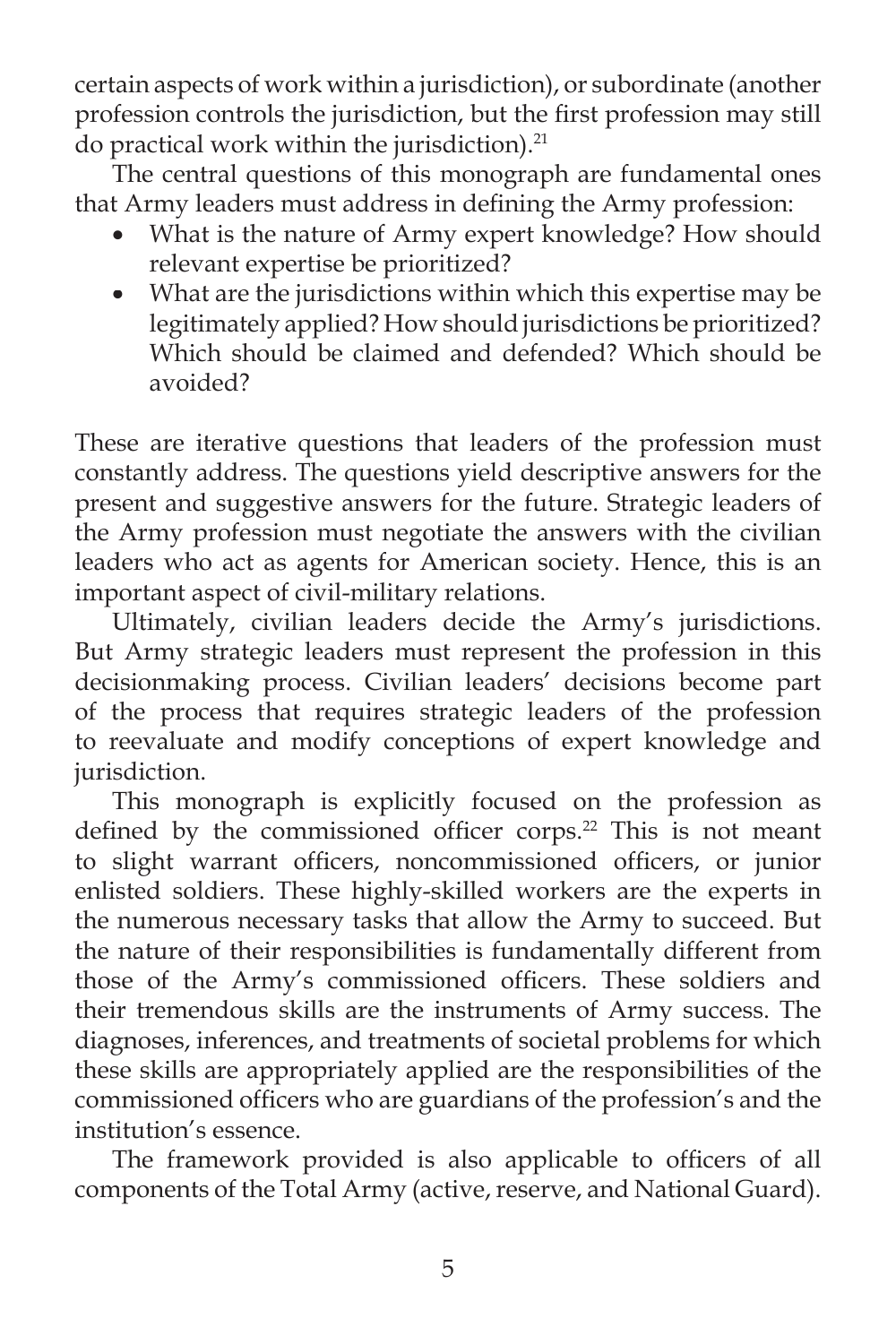With respect to the National Guard, the dynamic of jurisdictional definition and negotiation is complicated by the dual allegiance to national and state leaders. The negotiation may be more nuanced, but, the principles and logic are the same.

# **A New Framework.**

The most important purpose of this monograph is to create a rigorous framework for HOW TO THINK about Army expert knowledge and jurisdictions. Three main reasons exist to map the Army's professional expertise and jurisdictions:

1. **Facilitate choices about the use of constrained resources**. We are required to make choices about the best ways to allocate the resources we acquire. A more rigorous framework will allow leaders to better articulate the Army's needs, in priority, on firm professional grounds.

2. **Reestablish the Army's collective professional identity***.* Institutional discourse on these issues can lead to consensus about the Army profession and the role it plays for society. It can also clarify individual self-concepts of our professionals.

3. **Move beyond the concept of "full spectrum dominance***.***"** The spectrum of conflict and range of military operations is vast. We already acknowledge that fighting and winning our nation's wars is the highest priority. Taking this as the start point, we can identify other priorities at the nexus of established expertise and possible jurisdictions. We should be forthright in debating and negotiating these priorities. We owe society and the profession improved clarity as a step towards greater effectiveness.

# Defining the Army Profession's Expert Knowledge.

Our unique contribution to national security is prompt, sustained land dominance across the range of military operations and spectrum of conflict. The Army provides the land force dominance essential to shaping the international security environment.<sup>23</sup>

*FM 1, The Army*, June 2001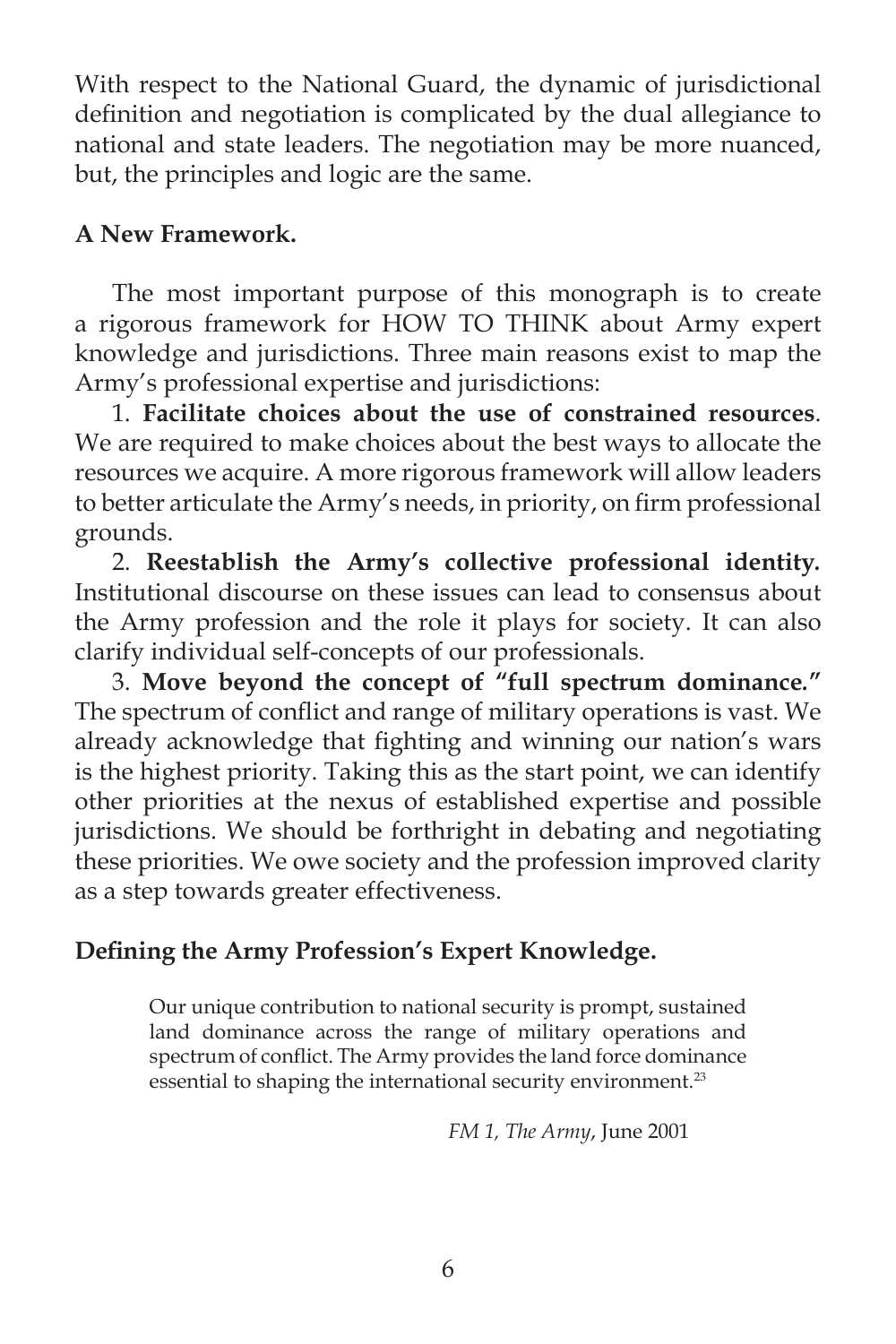Andrew Abbott's valuable insight in the *System of Professions* is the dynamic competition among experts to command jurisdictions of practice legitimized by society. Professions succeed or fail to the degree that they provide expertise that clients need. Many professions compete in market, consumer-driven environments. The Army profession exists within a similar competitive realm; however, American society is the sole client of the Army. The Army's legitimacy and effectiveness are measured entirely in relation to meeting American society's demands for defense and security.

The suggested map of the Army profession is an effort to portray what is unique about the Army and its expertise. It also suggests how such expertise is related to society. Four broad categories of expertise are required by the Army:

1. **Military-technical expertise.** This is the Army's core expertise. "How the profession prepares for and conducts land operations combining Army soldiers with organizations, doctrine, and technology."24 This requires the mastery of violent means to accomplish policy ends.

2. **Human development expertise.** "The Army's management of its human resources  $\ldots$ "<sup>25</sup> and "creating, developing, and maintaining expert knowledge, and embedding that knowledge in members of the profession."26 This expertise includes how to maximize the effectiveness of the Army's people. This also includes professional development and understanding academic fields relevant to Army training and education.

3. **Moral-Ethical expertise.** This expertise concerns the nature of professional moral duties—to members of the institution and to society. "The nature of the profession is such that only moral soldiers can discharge their professional duties, and the Army's strategic leaders are morally obligated to the client to maintain a profession of both competence and character."<sup>27</sup> This includes the understanding of how to apply coercive force ethically and the ethics that govern the appropriate relationship of military professionals to society (civil-military relations).

4. **Political-Social expertise.** "The Army profession serves its collective client, the American people, through interactions with the citizenry's elected and appointed leaders and the nation's other government agencies."28 Army leaders require expertise to manage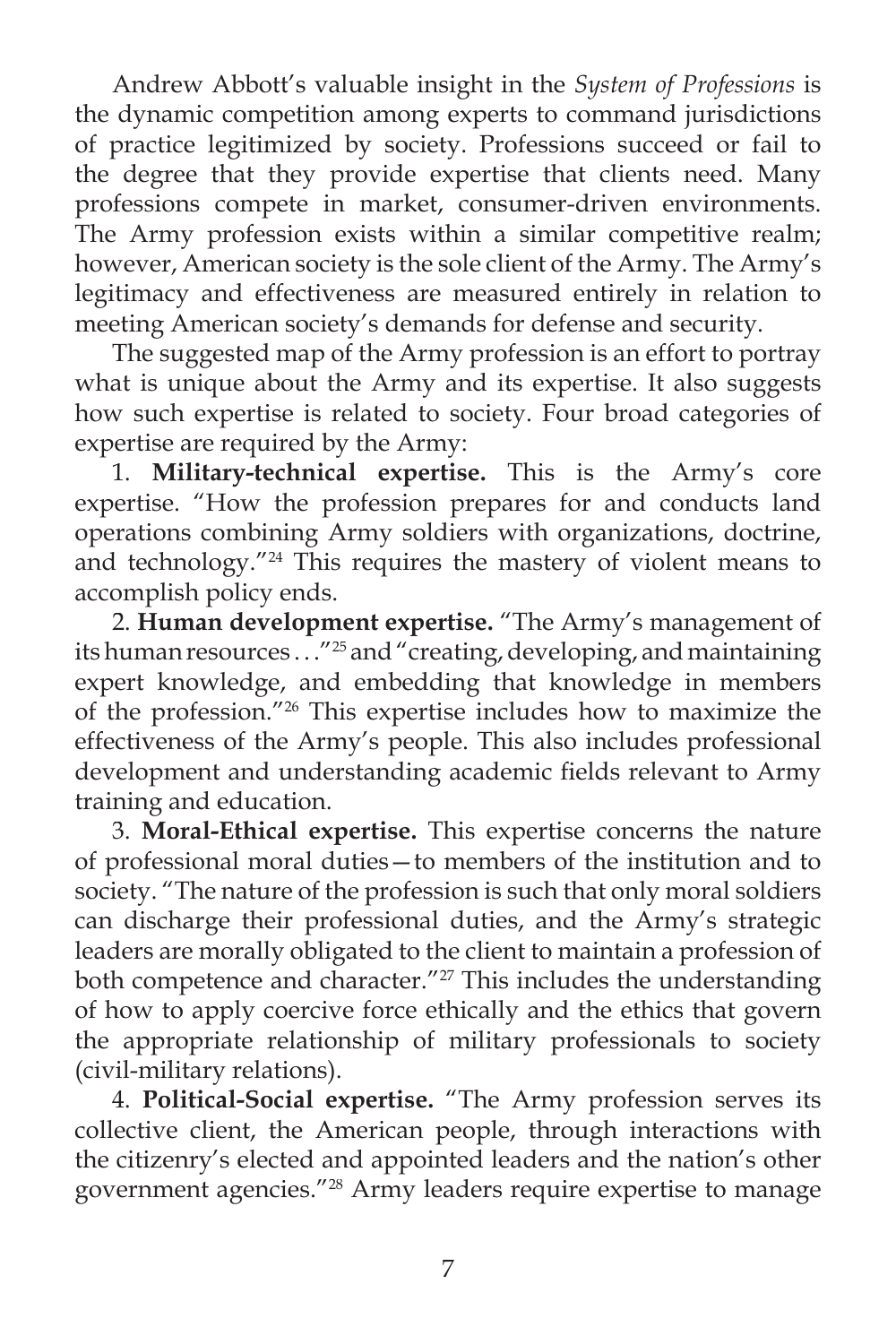interaction between the Army and the broader defense community (public, industry, government). This includes the critical task of representing the profession to society and advising society on the use of the profession's expertise.29

Table 1 provides an institutional perspective on the relevant elements of the profession's expert knowledge. They are identified by their applicability to the Army's core expertise in the leadership of Army soldiers in organized application of coercive force, especially sustained land warfare, on behalf of society. This is the heartland of the Army's abstract, expert knowledge to which all other expertise relates. The five columns assist in classifying and prioritizing areas of Army relevant expertise.

Ia. Army lead: Army has lead, if not unique, expertise. The ability to succeed in sustained land warfare is the core, indisputable responsibility of the Army. The Army cannot delegate this responsibility. Expertise in these areas differs from other military services by the relationship to sustained land warfare.

Ib. Military unique: These are areas of expertise that encompass the Army and at least one other military service. This relates the unique expertise of the Army to the other American military services (joint operations) and American allies (combined operations) on behalf of American society.

II. Army-Specific application (societal availability): Areas of expert knowledge that have counterparts within the broader society, however, within the Army, the application of this expertise requiresan important and unique adaptation. For example, medicine is a body of expert knowledge required by society as a whole. The Army has a requirement for adaptation, specialization and regulation of this expertise to the demands of Army operations—especially combat. The adaptation requires additional training or schooling. Regulating ethical application of such expertise justifies integrating individual experts in these areas directly into the Army.

III. General Application (needed internally). These are areas where society and military applications are the same. The key distinction is that the Army has routine or frequently recurring need of this expertise and of the individuals who can apply this knowledge for the Army's interests. When extensive familiarity with the Army's operations, norms, and values is important to the appropriate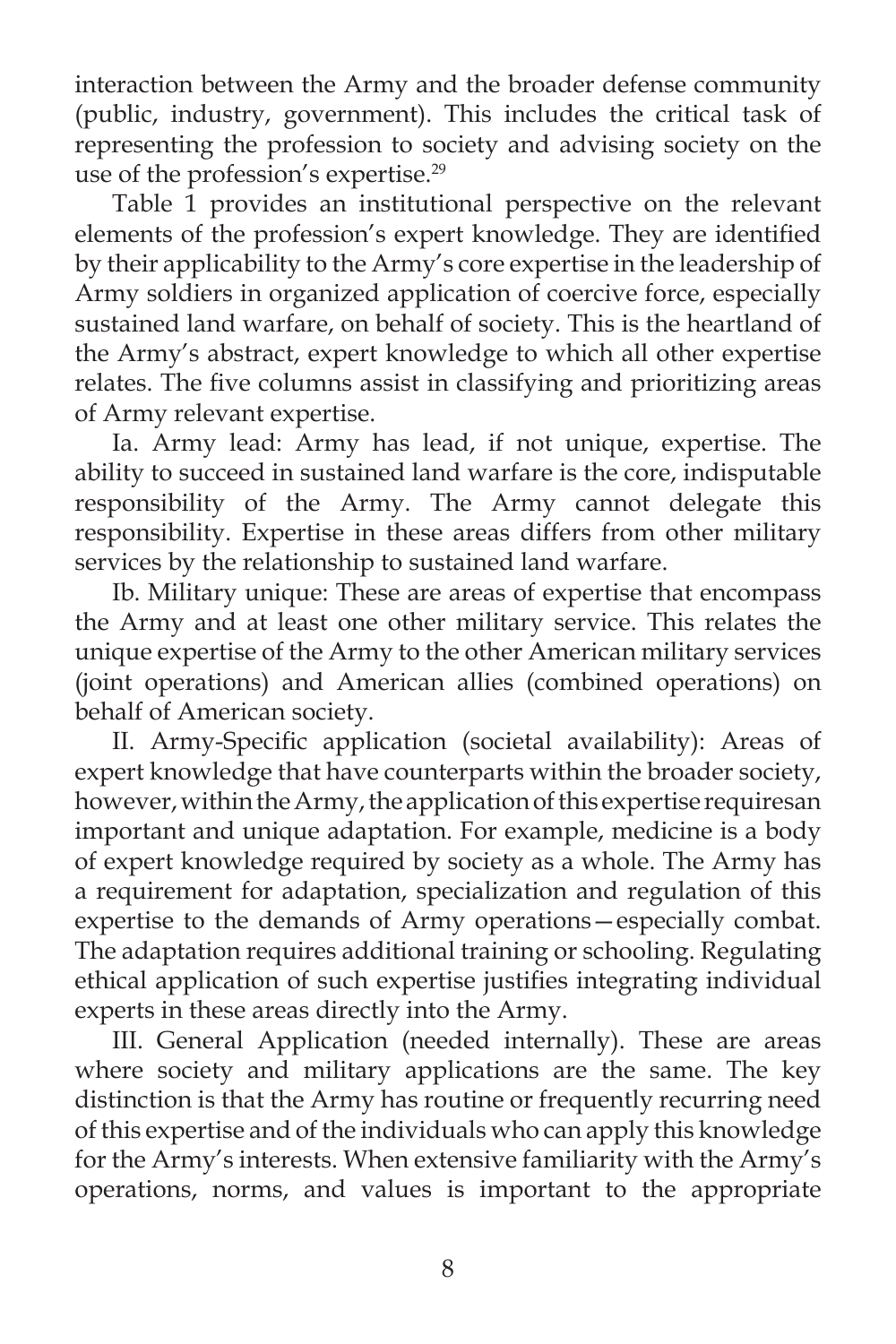|                                              | <b>Expertise Applicability</b><br>and priority<br>$\longrightarrow$         | la. Army<br>Lead                    | Ib. Military<br>unique    | II. Army<br>specific<br>application | III. General<br>application<br>(needed<br>internally) | IV. General<br>application<br>(needed<br>externally) |
|----------------------------------------------|-----------------------------------------------------------------------------|-------------------------------------|---------------------------|-------------------------------------|-------------------------------------------------------|------------------------------------------------------|
|                                              | Character of<br>$\rightarrow$<br>expertise                                  | Core                                | Core                      | Core support                        | Acquired                                              | Borrowed                                             |
|                                              | How Acquired $\longrightarrow$                                              | Army<br>Exclusive                   | Military<br>Exclusive     | Army and<br>Society                 | Contract<br>IN                                        | Contract<br>OUT                                      |
|                                              | Developmental $\longrightarrow$<br>responsibility                           | Army                                | Military                  | Society with<br>Army<br>component   | Society with<br>Army quality<br>control               | Society                                              |
|                                              | Certification $\longrightarrow$                                             | Army                                | Military                  | Army                                | Army &<br>Society                                     | Society                                              |
| Military<br>Technical<br>Expert<br>Knowledge | Leadership of Human<br>organizations in<br>application of<br>coercive force | X<br>(sustained<br>land<br>warfare) | X<br>(general<br>warfare) |                                     |                                                       |                                                      |
|                                              | Combat                                                                      | X                                   |                           |                                     |                                                       |                                                      |
|                                              | Combat support                                                              | X                                   |                           |                                     |                                                       |                                                      |
|                                              | Joint opns                                                                  |                                     | X                         |                                     |                                                       |                                                      |
|                                              | Combined opns                                                               |                                     | X                         |                                     |                                                       |                                                      |
|                                              | Admin/Logistics                                                             |                                     |                           | X                                   |                                                       |                                                      |
|                                              | Engineering/Science                                                         |                                     |                           | X                                   |                                                       |                                                      |
|                                              | Info Technology                                                             |                                     |                           | X                                   |                                                       |                                                      |
| Human<br>Development<br>Expert<br>Knowledge  | Leadership                                                                  |                                     |                           | X                                   |                                                       |                                                      |
|                                              | Human Behavior                                                              |                                     |                           | Χ                                   |                                                       |                                                      |
|                                              | <b>Physical Fitness</b>                                                     |                                     |                           | Χ                                   |                                                       |                                                      |
|                                              | Education                                                                   |                                     |                           | X                                   |                                                       |                                                      |
|                                              | <b>Combat Medicine</b>                                                      |                                     |                           | X                                   |                                                       |                                                      |
|                                              | <b>Family Medicine</b>                                                      |                                     |                           |                                     | X                                                     |                                                      |
|                                              | Social Work                                                                 |                                     |                           |                                     | X                                                     |                                                      |
| Moral-Ethical<br>Expert<br>Knowledge         | <b>Ethical Standards</b>                                                    | X                                   | X                         |                                     |                                                       |                                                      |
|                                              | Character<br>development                                                    | X                                   | X                         |                                     |                                                       |                                                      |
|                                              | Legal                                                                       |                                     |                           | X                                   |                                                       |                                                      |
|                                              | Soldier spirituality                                                        |                                     |                           |                                     | $\mathsf{X}$                                          |                                                      |
| Political<br>Social Expert<br>Knowledge      | Advice on behalf of<br>and representation of<br>the Profession              | X                                   | X                         |                                     |                                                       |                                                      |
|                                              | Political negotiation                                                       |                                     |                           | Χ                                   |                                                       |                                                      |
|                                              | Diplomacy (attaché)                                                         |                                     |                           | X                                   |                                                       |                                                      |
|                                              | Resource Acquisition<br>& Management                                        |                                     |                           |                                     | $\mathsf{X}$                                          | X                                                    |
| Other                                        | <b>Basic Research</b>                                                       |                                     |                           |                                     |                                                       | X                                                    |

**Table 1. Map of the Army Profession's Expert Knowledge**.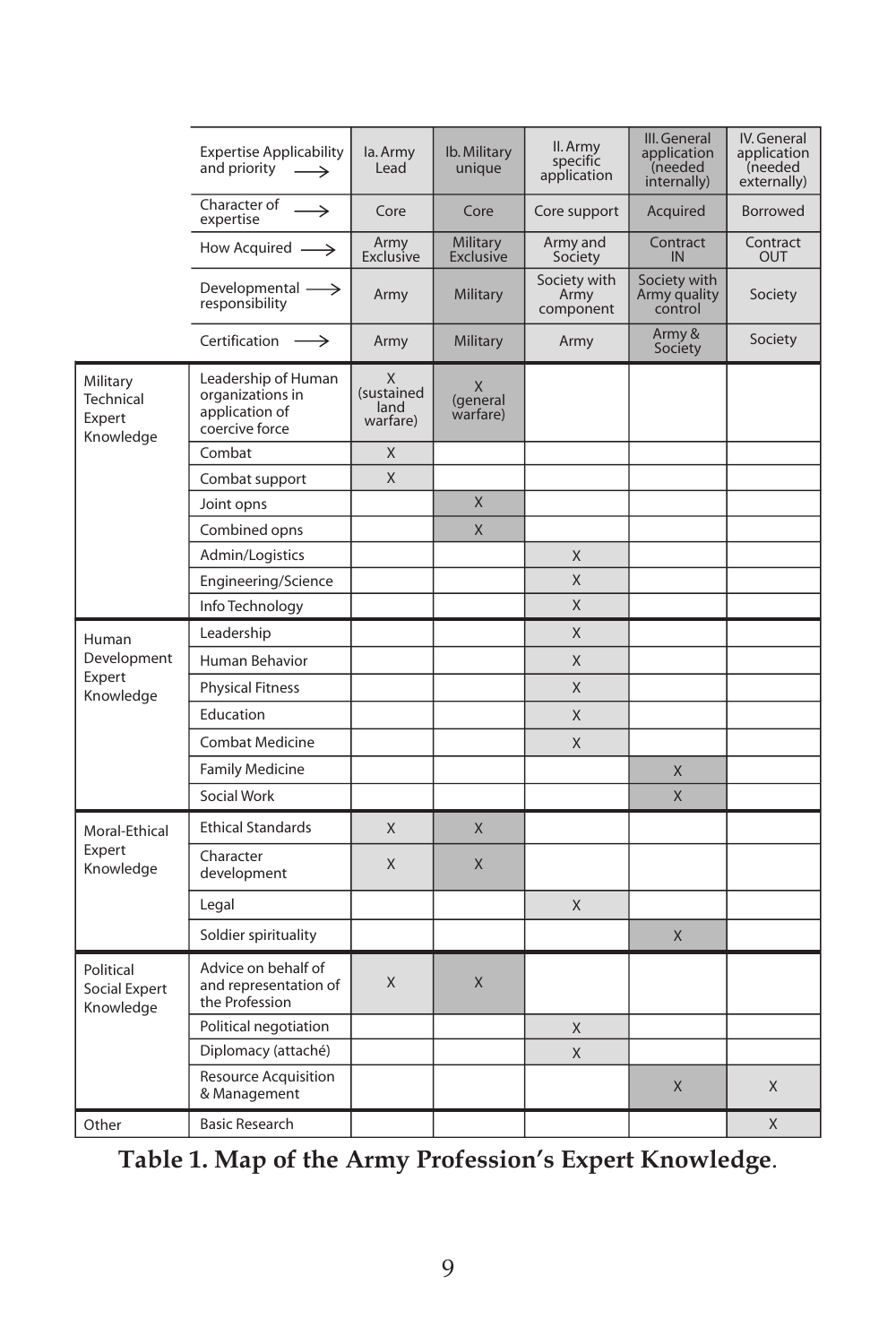exercise of such expertise on the Army's behalf, individual experts in these areas may be developed among members of the profession. To the degree that such familiarity is less crucial, experts can be hired from civilian society to apply the expertise on behalf of the Army. The exercise of expertise in these areas often involves a combination of Army professionals and civilian experts. The Army professionals in these areas provide the valuable capacity to lead, conduct liaison, and translate an area of general expertise to Army purposes. Non-Army experts in these areas are contracted into the organization.

IV. General Applications (needed externally). The last column reflects areas of expertise in society that may be borrowed and applied by non-Army professionals as needs arise and without the more demanding social and ethical controls created by integrating such practitioners directly into the Army. If expertise is available to be borrowed, there is no need to integrate it internally. Such experts can be contracted out.

Other relevant aspects of expertise include where the expertise is applied, where it should be acquired, and how it is applied.

Where applied? If practitioners in an area of expertise must be readily available within combat zones, the Army has good reasons to exercise horizontal integration to include such expertise within the organization. In these cases, the expectation of operating in a violent environment is a key consideration (e.g., medics, chaplains, drivers, pilots). If the expertise doesn't need to be applied in a combat zone, there may be no need for it inside the Army.

Where acquired? Who controls the life cycle of expertise development and educational advancement? For Army lead/ dominant expertise, the Army should be responsible for the entire life cycle of expertise development and application. For expertise created elsewhere in society, but with specific Army applications, the Army is responsible for developing the capacity for Armyspecific aspects. For expertise with general applications in society, the Army should leave training and development to others but must ensure quality control in application to Army purposes.

How applied? Is there a particular ethical or moral element peculiar to its Army application? This implies an important component of ethical control that differs from society more generally. A good example would be application of information technology as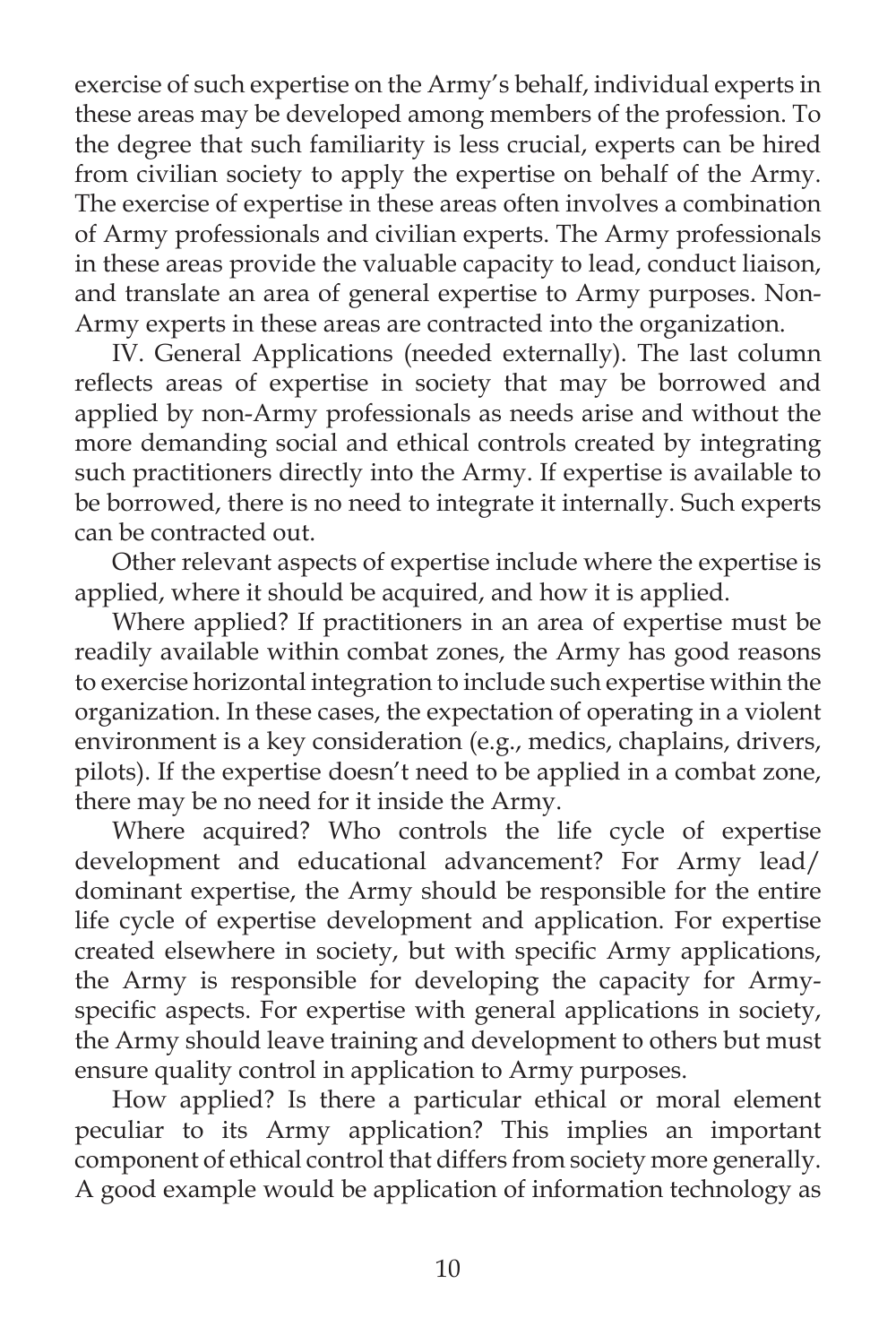a form of warfare (to hurt, kill or disable others through effects on societal infrastructure or other public goods).

### Defining the Expert Knowledge of Individual Professionals.

The quality, maturity, experience, and intellectual development of Army leaders and Soldiers become even more critical in handling the broader range of simultaneous missions in this complex [future] operational environment.<sup>30</sup>

U.S. Army Objective Force White Paper 2001

The previous section provided a framework for understanding the areas of expert knowledge required by the Army at an institutional level. The combination of numerous professionals with diverse paths of development and integration provide the aggregate pool of expertise to serve the profession. The next step is to suggest a map of the expertise of individual Army professionals.

Future challenges will place high demands on new officers.

Officers of the 21st Century must be flexible, principled, and self-learning. These officers will be challenged to lead American soldiers and make complex decisions in complicated environments with little or no time. They will be part Harvard professor, part professional athlete, part Ambassador, and all disciplined warfighter. It will take each one of these attributes to be successful on the 21st Century battlefield.<sup>31</sup>

This is a tall order for each officer. The Army as a profession needs the expertise of professors, athletes, ambassadors, and warfighters. The degree to which each professional must possess all this expertise is an important consideration. This section suggests a framework to understand the appropriate relationship of the profession's general requirements and the manner in which individuals develop expertise to meet the profession's specific demands. It suggests a framework for professional expertise appropriate to both generalists and specialists. It recognizes that members of the profession cannot all be masters of every area of expert knowledge required by the Army as an institution.

The Army seeks to create generalists *familiar* with many or all of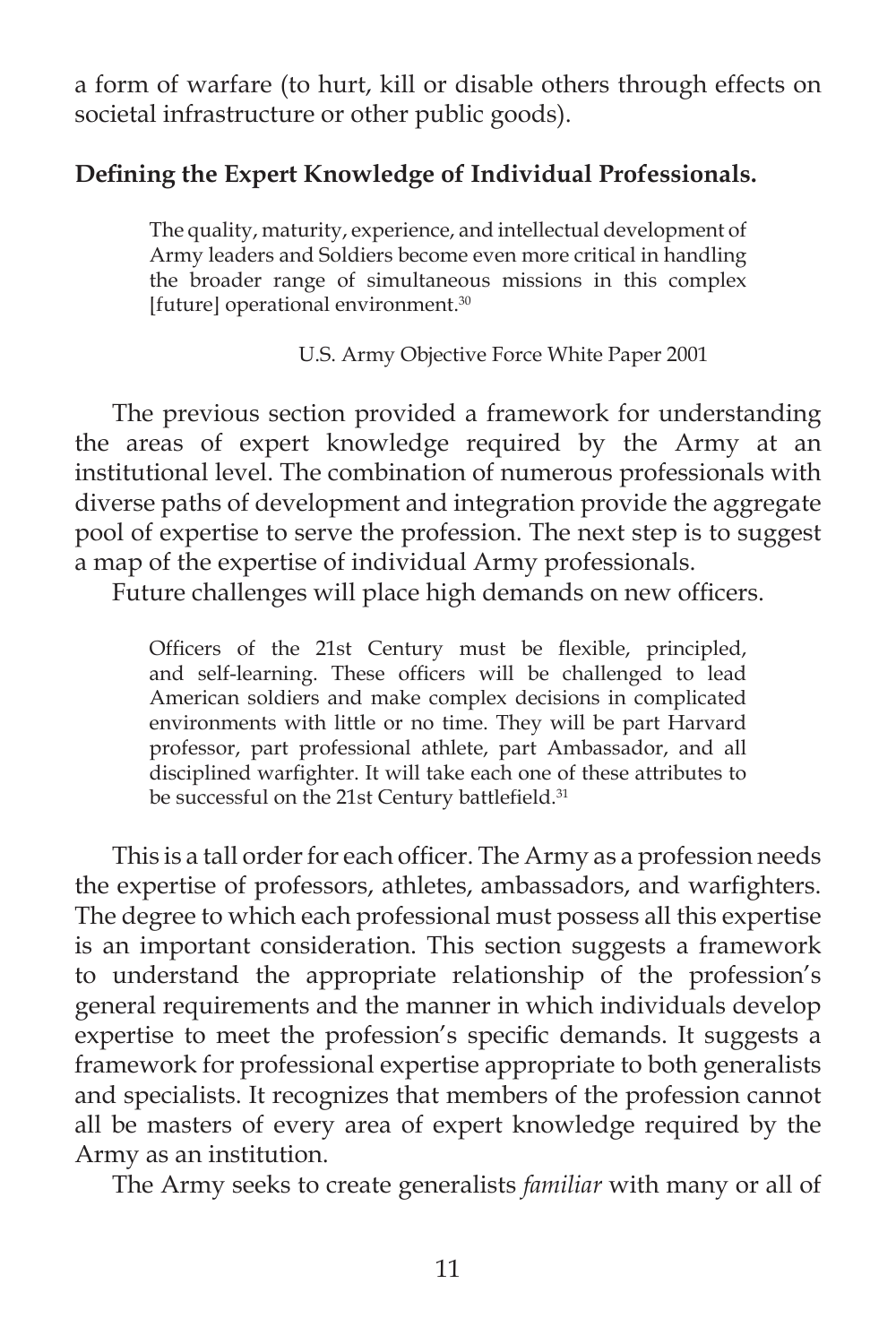the major aspects of the profession's expertise and the appropriate use of such expertise in complementary, synergistic combination. These generalists are the core from which we obtain the strategic leaders of the profession. Complementing these generalists are the specialists who *master* areas of knowledge that support the Army's success in its core expertise. Specialists serve the profession through high level expertise in a particular field akin to the Harvard professors, professional athletes, and ambassadors.

> The ambiguous nature of the operational environment requires Army leaders who are self-aware and adaptive. Self-aware leaders understand their operational environment, can assess their own capabilities, determine their own strengths and weaknesses, and actively learn to overcome their weaknesses. Adaptive leaders must first be self-aware - then have the additional ability to recognize change in their operating environment, identify those changes, and learn how to adapt to succeed in their new environment.<sup>32</sup>

The schools and assignment process must be designed to nurture these traits over time so that it creates the foundation of professional expertise at higher levels. Familiarity with the higher level concepts among junior members of the profession also ensures that they understand the context of decisions and guidance.

The relative demand for education versus training should increase as officers rise in rank and experience. Mastery of specific skills and tasks should give way to broader theoretical and conceptual training. This is a means to greater flexibility, versatility, psychological maturity, and mental agility. This also corresponds to the higher levels of uncertainty and greater opportunities for choice that accompany promotion and commensurately higher professional responsibilities.

Precommissioning must address all elements of the Army's expertise and jurisdiction as candidly as possible with rising officers. All officers should have the same foundations of professional ethics, understanding of officership, and the intellectual seasoning of a broad but balanced technical-scientific and humanities education. Core military programs and supporting academic programs are designed to work in tandem. The academic program provides a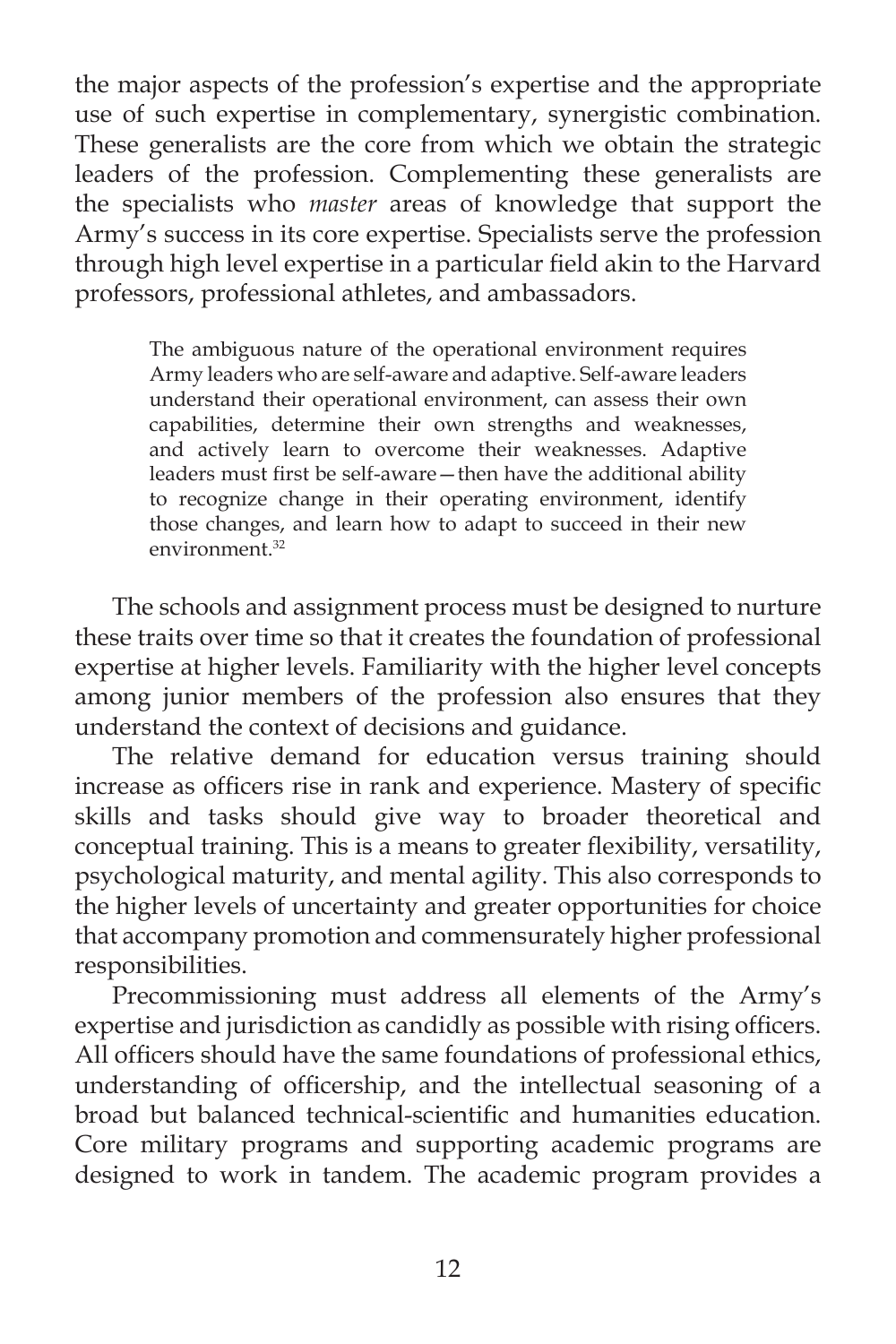broad context for expertise appropriate to the Army profession. The core military program reinforces these elements with Army or military specific academic courses, practical experience, and rigorous training. Success in this comprehensive program permits the profession to certify that its new members have an acceptable foundation for a career of principled service to the nation. The functional imperatives of the profession require that its commissioned leaders have the mental agility to recognize problems and draw on a complex body of knowledge to suggest appropriate diagnoses, inferences and treatments.

This program should be standardized across all commissioning sources. Large portions of the military program are already standardized.<sup>33</sup> The academic requirements to support Army professional expertise are less consistent. A bachelor's degree generally is considered sufficient to meet professional academic qualification from Reserve Officer Training Corps (ROTC) programs. For Officer Candidate School (OCS), a bachelor's degree is not required before commissioning, but must be attained before attending the Captain's Career Course.<sup>34</sup> For ROTC and OCS, the specific components of the academic program are largely at the individual's discretion.35 Precommissioning academic requirements should be better standardized to meet Army professional needs.

The body of relevant knowledge that affects the Army's ability to function effectively has increased dramatically over time. Masters of particular fields require specialization and long-term experience. Table 2 illustrates specialties currently identified by the Army as they relate to the categories of Army expertise.

Table 2 depicts several important concepts. First, all Army professionals enter through the box in the lower left hand corner. That is the area representing the operational force (combat and combat support). Ultimately, the operational force will generate the aptly named general officers who will lead the profession. Medical, legal, and religious experts are acquired from their appropriate professional education systems. Additional orientation or training occurs to integrate these non-Army professionals into the institution.

The arrows with their origins in the lower left box represent the OPMS III mid-career specialization tracks that draw on officers who have a strong professional foundation in the operational force.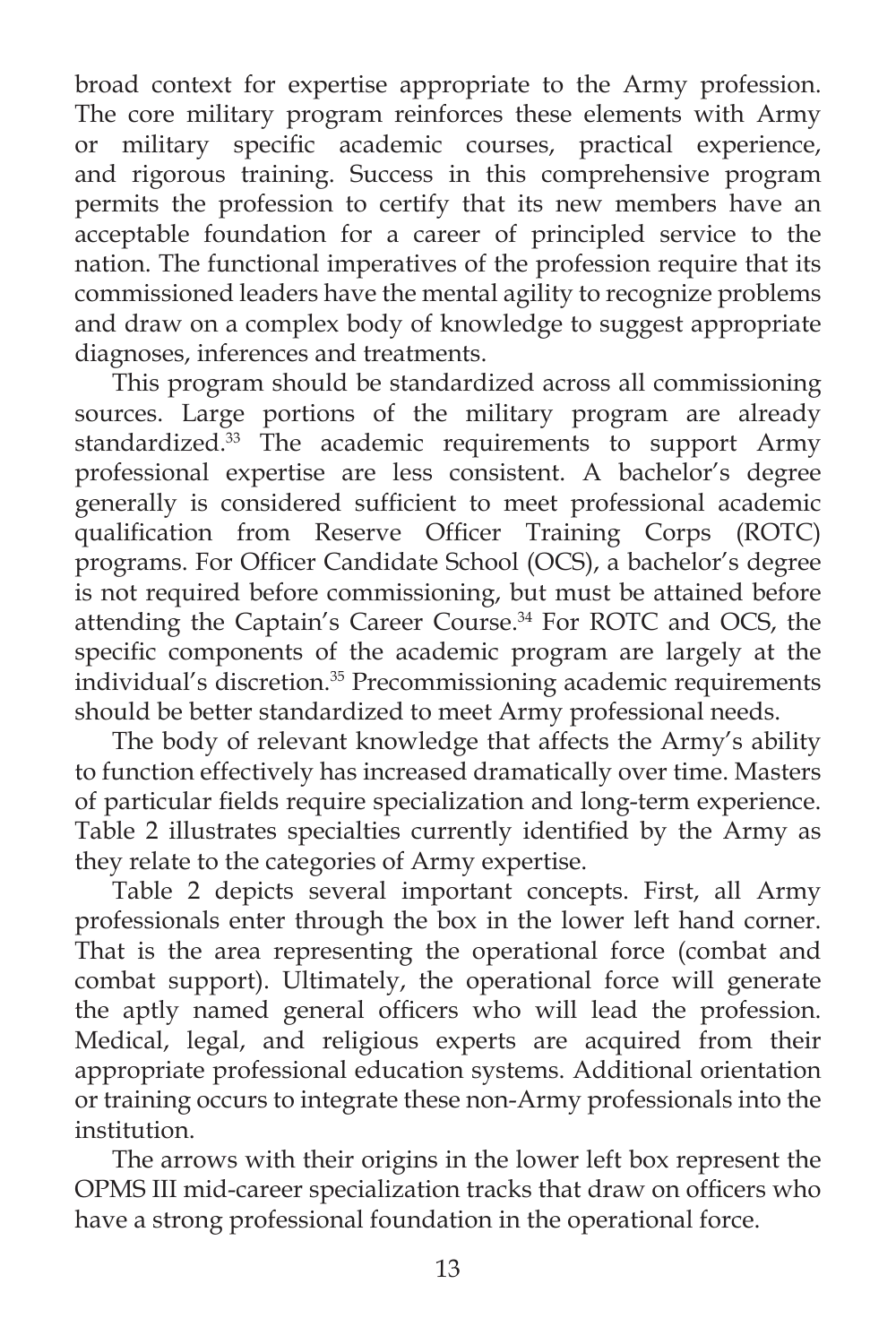

**Table 2. Nonoperations Career Field (OPCF) Specialization**.

Table 2 depicts the idea that there are specialists in the civilian world whose expertise can serve the Army's needs. Specialties that are not unique to the Army lend themselves to lateral entry. Examples include civilian professors within the Army School system, public affairs experts, comptrollers, and systems analysts. The argument for including Army professionals with significant combat and combat support experience in these specialties rests heavily on the degree that such experience is necessary to integrate this knowledge to the Army's requirements.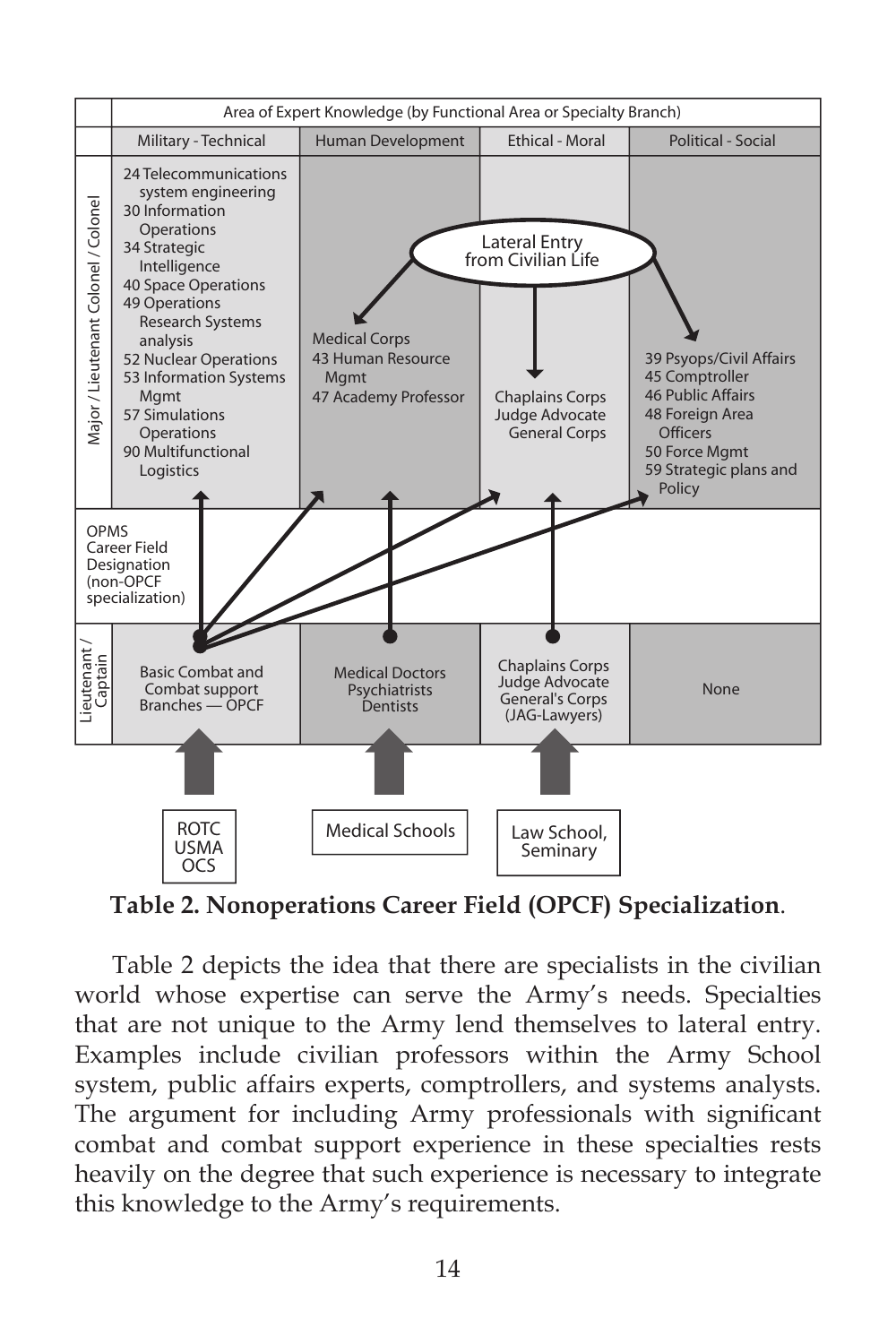# **Map of Professional Expertise: Practical Implications and Applications.**

The priority expertise of the Army profession is the human dimension of leadership. The Army is most importantly about its people and their ability to apply their skills in a potentially violent environment to serve American society. The abstract knowledge of leadership, particularly for combat, must dominate the Army's professional essence.

Knowledge of technology, military doctrine, human development, professional ethics, and political-social context supports the quintessential focus on the leadership of human organizations to achieve appropriate military effects.

The focus of the Army profession on the leadership of soldiers in the organized application of coercive force suggests a few important ways to rethink the structure and composition of the officer corps.

# **Elimination of Combat Service Support Branches for Officer Accession.**

These branches have no peculiar or unique skill related to leadership of Army soldiers in the organized application of coercive force. Instead, these skills can be provided through functional area specialization and civilian contracts at higher level. Within tactical units, combat service support task execution can be allocated to Warrant Officers and NCOs. Service support elements should be integrated into existing combat and combat support units where the commissioned officers provide the most important professional skill--leadership. Command and staff assignments should be allocated to combat and combat support officers. The practical result is the elimination of finance, adjutant general, quartermaster, transportation, and ordnance as officer accession branches.

#### **Realignment of Precommissioning System.**

Precommissioning programs should better distinguish between officer candidates for operational force basic branches and candidates for special branches (medical, legal, chaplain, etc.).<sup>36</sup> Operational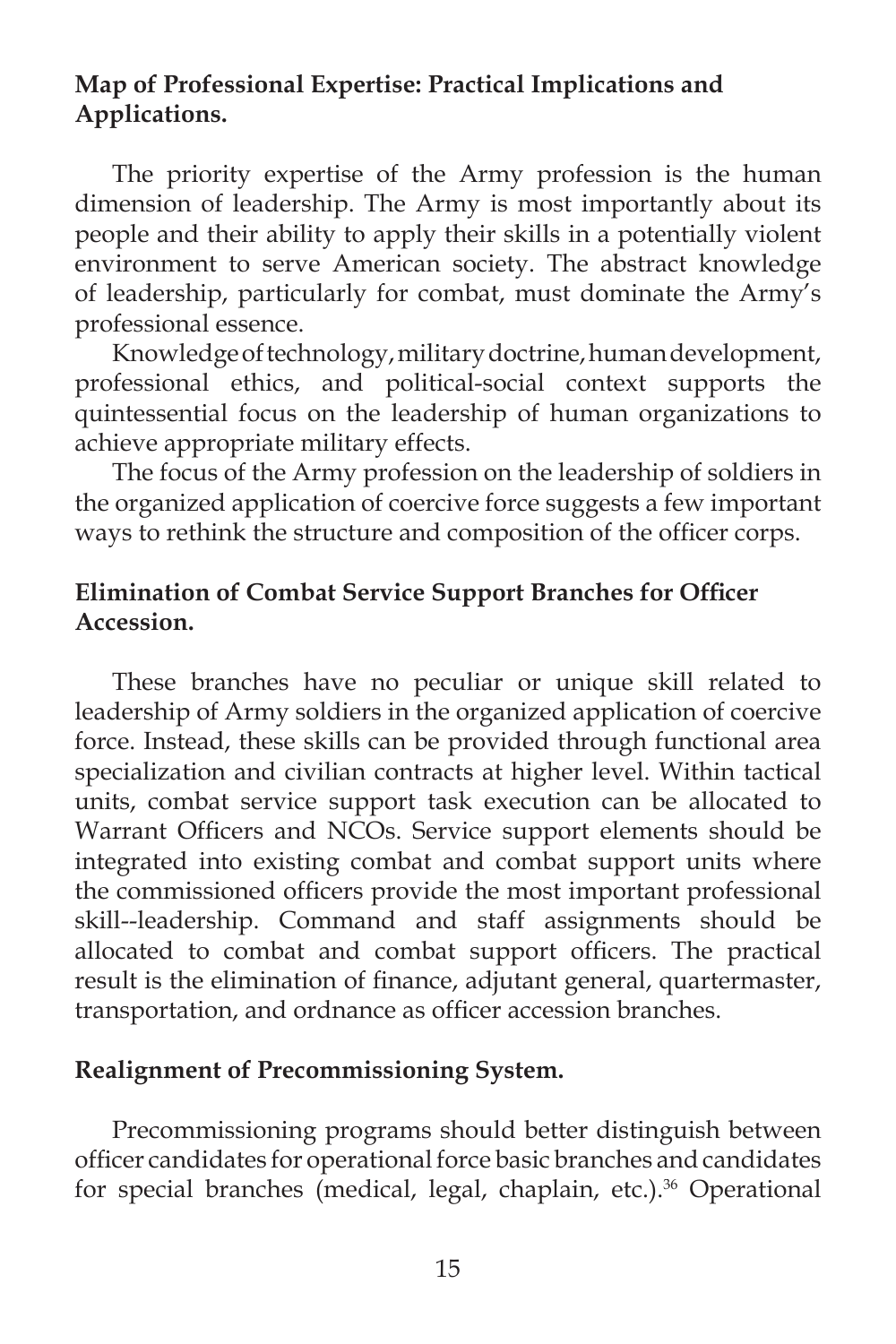force officers should have the same educational foundations. This should include common core military programs and common core academic requirements. Eligibility for accession to combat and combat support branches should require Army *certified* completion of the military core program and a baccalaureate degree that includes Army-specified elements. Additionally, Army sponsored programs (USMA, OCS, and ROTC scholarships) should require accession to basic branches (combat and combat arms). Transfer to special branches (medical, legal, religious) should be permitted only after an initial service obligation in basic branches has been met.<sup>37</sup>

# **Establish Stronger Qualitative Standards for Promotion and Advancement**.

Initial certification of professional competence should be augmented with periodic professional certification for advancement. This is an important element in making sure that qualitative professional standards dominate. Providing aggregate numbers of personnel should be a subordinate objective. We know and can establish appropriate qualifications for a particular rank and responsibility.

Psychological development models have recognized that certain stages of development are better suited for particular positions.<sup>38</sup> To identify the appropriate position of a particular individual at a point in their life is difficult but not impossible. The ability to measure and code a person's stage of psychological maturity would require substantially different evaluation tools, but it can be done.

Similarly, we know the physiological demands to which individuals will be subjected in various assignments. A minimal level of fitness for all soldiers makes sense in the same way the various physical disabilities and mental deficiencies are bars to entry. We know the routine as well as the extraordinary demands of particular situations. We can tailor physical fitness tests better to reflect the needs of particular specialties. This can provide objective standards that transcend charges of political correctness.

There is nothing that prevents us from establishing specialty related standards in physical fitness, mental acuity, and psychological development. Additionally, testing should be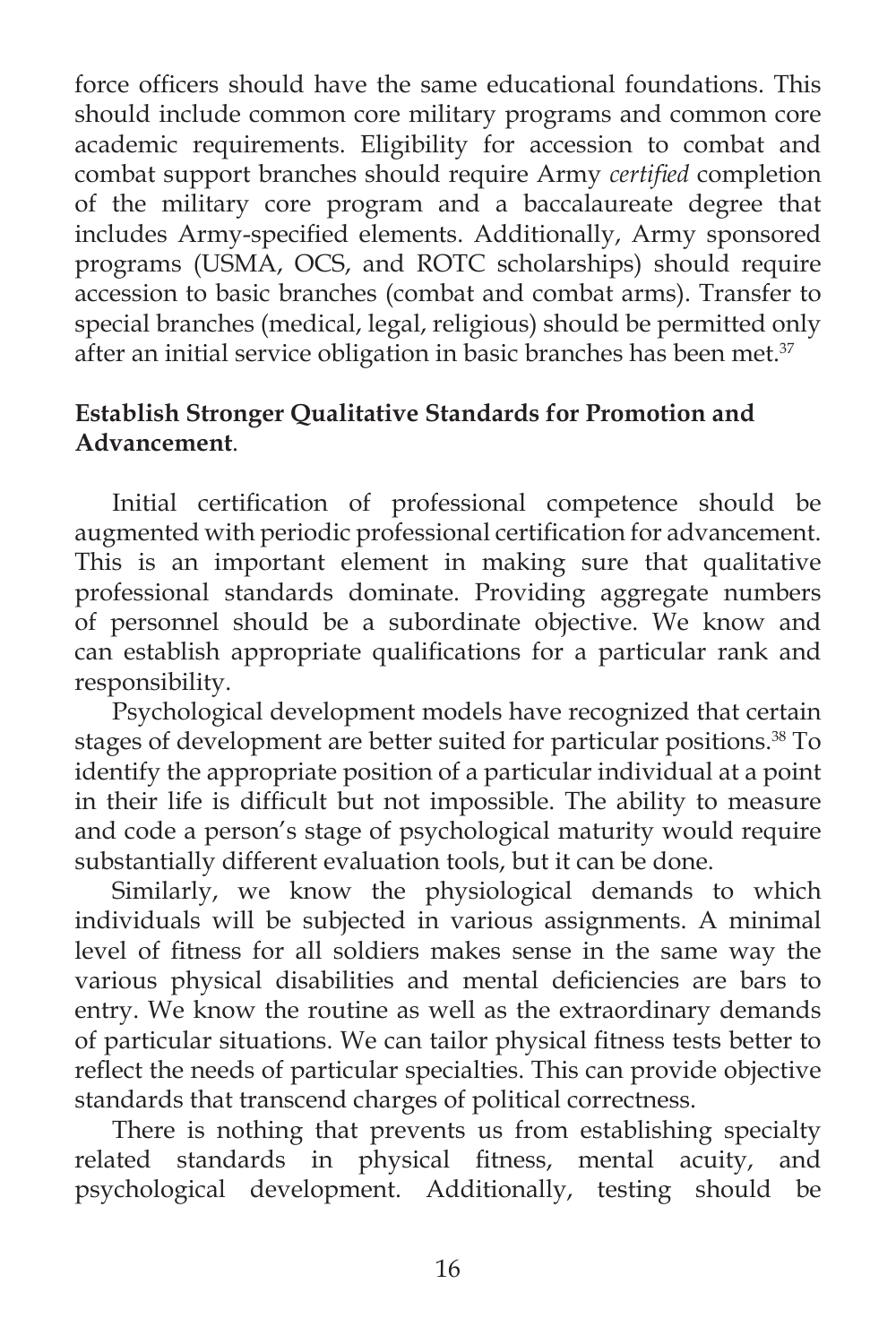designed to accommodate personal improvement and development. Similar to programs to improve current general test (GT) scores, we should design a system for improvement and reevaluation. If the standards for entering a particular specialty are meaningful, they must also be subject to revalidation. The requirements for officers should be particularly stringent.

#### **Career Management and Education.**

Army leaders must ensure that professional values—not bureaucratic imperatives—drive the military education and assignment system. The two key elements of this structure are the Army's professional military education (PME) system and the closely related assignment patterns that shape individual professionals.

Senior military leaders are not laterally appointed from other sectors of society. They must enter at the lower ranks of the profession and advance within the boundaries of profession's assignment, education and promotion system. Through this process of professional development, the services establish and reinforce concepts of professionalism to meet the diverse and shifting challenges of an uncertain era.

This requires a professional development system that produces individuals to meet current and short run challenges and who can also adapt to uncertain future challenges. Such a system must place less emphasis on narrow technical skills that are perishable and greater emphasis on qualities of enduring value (physical, spiritual, and ethical). The system must seek to develop individuals with the capacity to learn and grow professionally throughout a lifetime of service to the nation. In an era of rapidly changing technology, mastery of particular weapons and equipment may provide only fleeting benefit. More important is the intellectual agility of leaders to understand the dynamics of change and to be able to readily adapt new capabilities to enduring requirements and old capabilities to new requirements.

#### Defining the Army's Professional Jurisdictions.

The Army operates in jurisdictions ultimately legitimized by the demands of society, represented by its civilian leaders. In a passive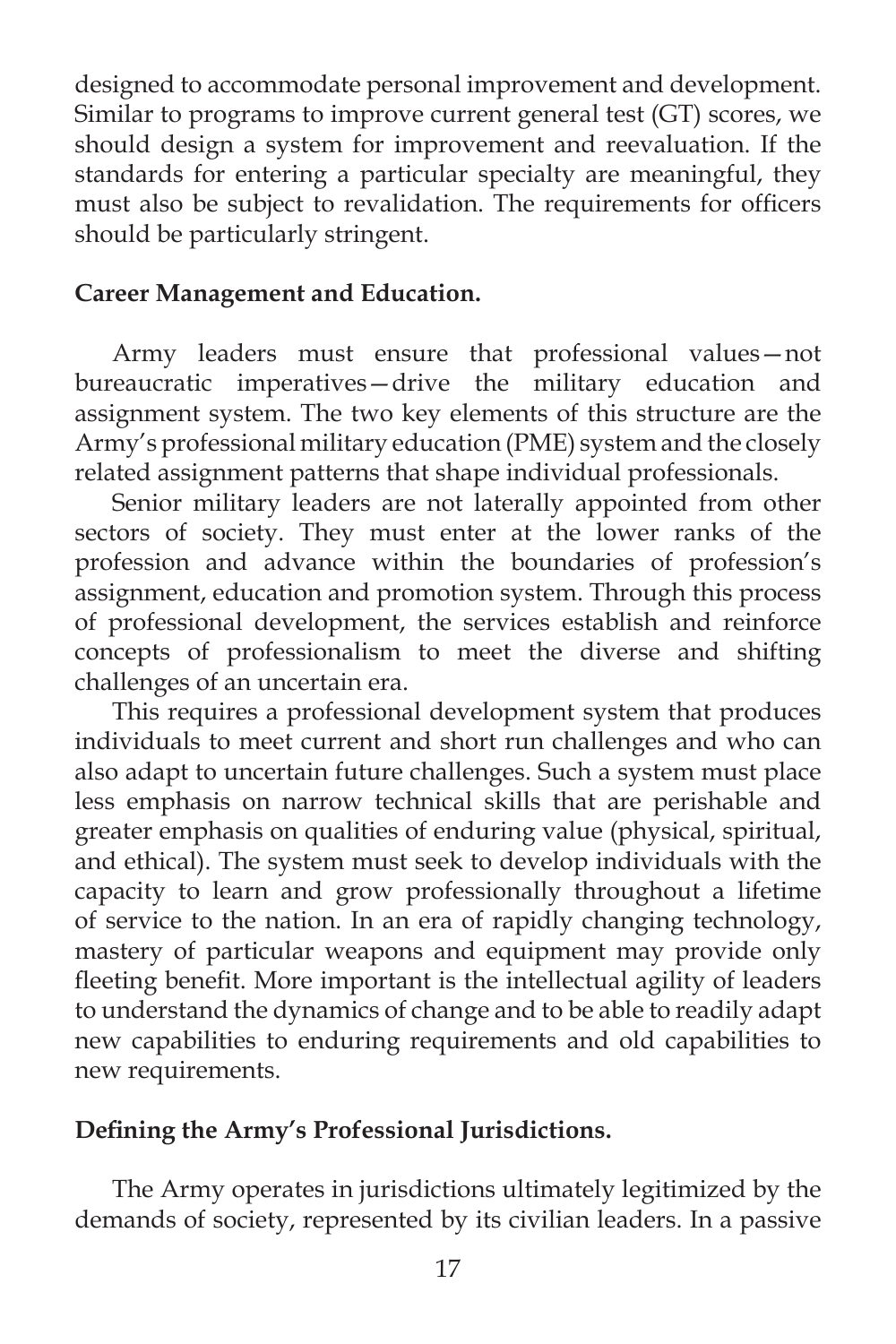formulation, the Army is simply a loyal servant of society and does what it is asked to do. Superficially accurate and normatively supportable, this formulation overlooks an important responsibility for the profession to participate in clarifying appropriate jurisdictions in negotiation with its societal clients. The Army's professional expertise and capabilities are finite. The Army is capable of performing duties unrelated to its core expertise and core mission. The costs of doing so must be measured against its ability to perform duties effectively for which it is uniquely designed and for which society is solely reliant upon the Army. Army leaders must be able to reconcile the jurisdictions within which the profession operates with the expertise and capacity it possesses. Civilian leaders have the final decision; nonetheless, Army leaders should be clear about the nature of the Army's appropriate role in specific jurisdictions.

Expertise is developed for application within particular jurisdictions. If jurisdictions are no longer relevant to the client's needs, a profession with expertise in that area may no longer be useful. If expertise to address problems in a jurisdiction can be found elsewhere, competition may eliminate the need for a profession's particular body of abstract knowledge and, hence, lead to the profession's death.

The uncertainty and challenges of the present era provide an impetus for professional competition. Other military services, other government agencies and private organizations compete with the Army to address American society's security concerns. Many responsibilities associated with the Army have been challenged and claimed by others. Moreover, laudable service in missions that have little to do with the use of coercive force blur public understanding of the Army's core roles, thus making it easier to challenge other roles. Strategic leaders of the Army profession must recognize this dynamic, competitive context as they define the appropriate role of the Army.

The other military services challenge the Army's role to dominate land combat with claims for battlespace dominance that blur distinctions of air, sea, and land domains. Even regarding land warfare, the rapid expeditionary use of Marines challenges central claims of the Army's relevance and importance. Contracting for training of Army officers (within the ROTC program) and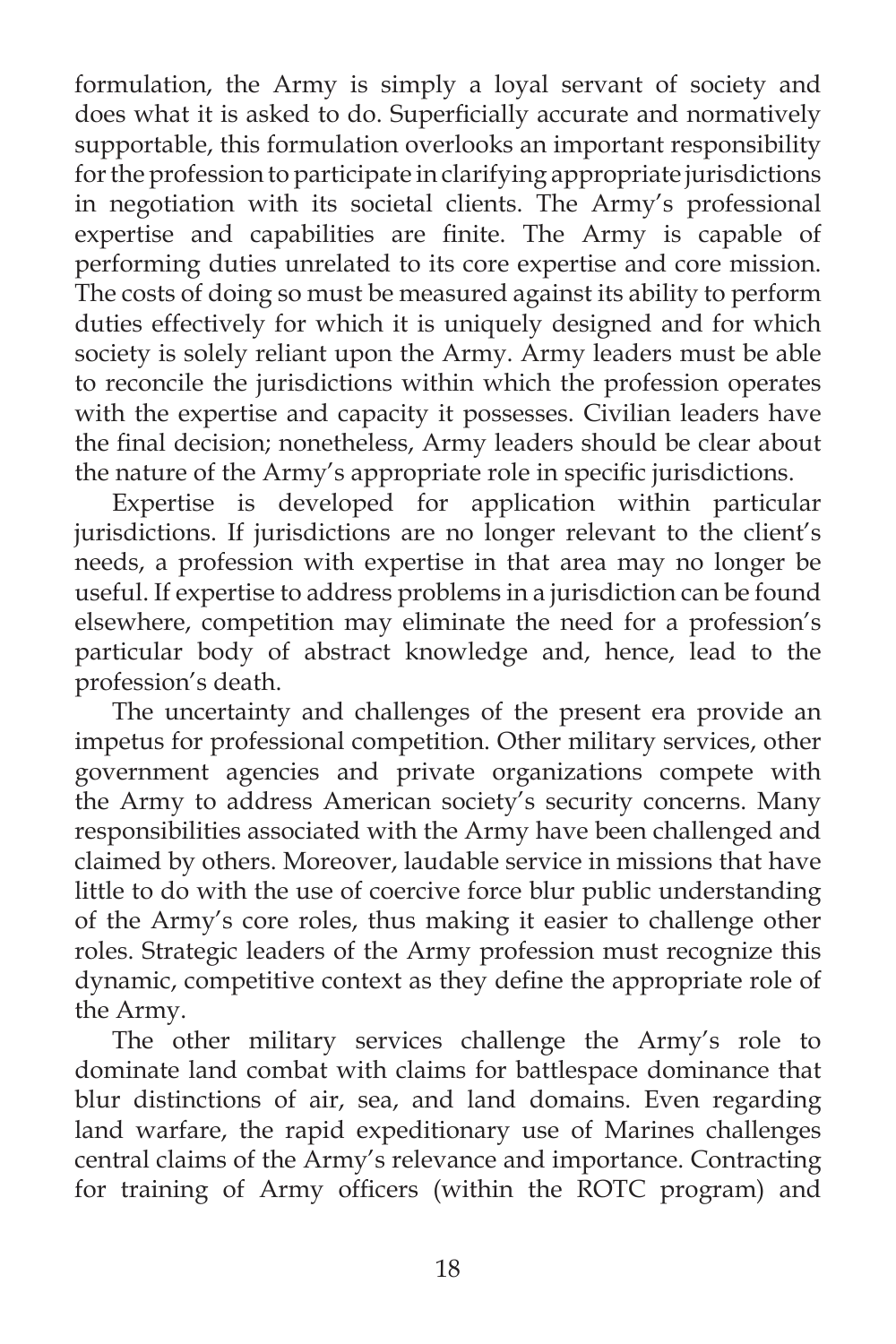the training of foreign armies represent further competition in jurisdictions previously run by the Army. In a variety of MOOTW missions, Army efforts compete with international governmental and nongovernmental organizations.

The core of the Army's map of expert knowledge is the development, operation, and leadership of a human organization whose primary expertise is the application of coercive force on behalf of the American people incident to dominance in land warfare. The jurisdictions within which this expertise apply are conventional war, unconventional war, military operations other than war, and homeland security. This section briefly analyzes each jurisdiction using a framework based on Abbott's description of possible jurisdictional claim settlements.39

The most important settlement claim is for full and complete control of jurisdictions (FULL). Next are those jurisdictions that the Army shares with other American military services and allies (DIVIDED). The other three forms of settlement (intellectual, advisory, or subordinate) reflect lower priority jurisdictions relative to the profession's expertise. In descending order of priority, INTELLECTUAL jurisdiction is with "the dominant profession retaining only cognitive control of the jurisdiction, while allowing practical jurisdiction to be shared more widely."40 Another settlement is to "allow one profession an ADVISORY control over certain aspects of the work."41 Last is the concept of SUBORDINATION. In this settlement another profession (or professions) retains primary responsibility. The Army may have skills that are applicable and can therefore assist, but concedes control to other professions or agencies.<sup>42</sup>

The most important reason to have an Army is to support national security, and, in particular, to defend against armed forcesirregular, uniformed, foreign, or domestic—that threaten the security of the nation and it citizens. But the Army's utility and value has also been understood in a much broader context. "Essentially, the Army as a profession emerged to embrace any tasks levied by the American people that necessitated the deployment of trained, disciplined, manpower under austere conditions on behalf of the nation."43 This broader conception of the Army's utility beyond war accounts for the extensive involvement of the Army in nation-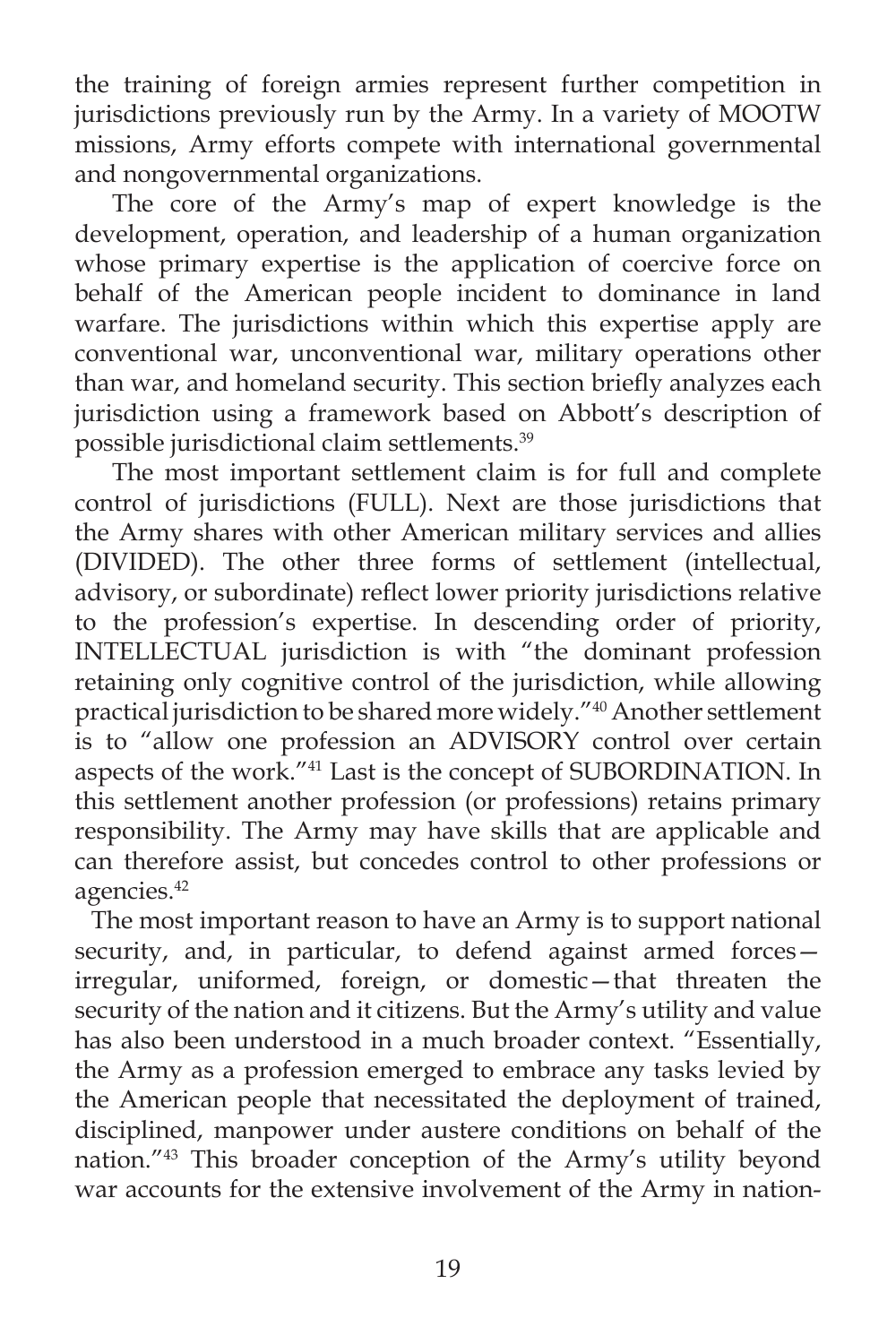| Jurisdiction                                                  | <b>Settlement Claim</b> |  |  |
|---------------------------------------------------------------|-------------------------|--|--|
| Conventional War                                              |                         |  |  |
| Land War                                                      | FULL.                   |  |  |
| Joint Warfare                                                 | <b>DIVIDED</b>          |  |  |
| Combined Warfare                                              | <b>DIVIDED</b>          |  |  |
| Unconventional War                                            |                         |  |  |
| Low intensity conflict/guerrilla warfare                      | <b>DIVIDED</b>          |  |  |
| Nuclear War                                                   | <b>ADVISORY</b>         |  |  |
| Military Operations Other Than War                            |                         |  |  |
| Peace Enforcement (ground forces)                             | FULL.                   |  |  |
| Peacekeeping                                                  | <b>DIVIDED</b>          |  |  |
| Humanitarian Assistance                                       | <b>SUBORDINATE</b>      |  |  |
| Disaster Relief/assistance                                    | <b>SUBORDINATE</b>      |  |  |
| Military-to-Military contacts (with<br>foreign ground forces) | FULL.                   |  |  |
| Homeland Security                                             |                         |  |  |
| WMD response (chem, bio, nuke protection)                     | <b>INTELLECTUAL</b>     |  |  |
| Law enforcement support                                       | <b>SUBORDINATE</b>      |  |  |

# **Table 3. Jurisdictions and Army Settlement Claims**.

building tasks at home and abroad. This includes exploration of the continent (Lewis and Clark), development of vast civil engineering works, occupation and pacification of North American territories (to include conflicts with native Americans), as well as occupation and administration of territories abroad (such as Mexico, Cuba, the Philippines, Germany, and Japan).

The most important jurisdiction of the military professions is war. The war jurisdictions are led, if not monopolized, by the military services. Leadership of people in the organized use of coercive force on behalf of the state is the special expertise of military professionals.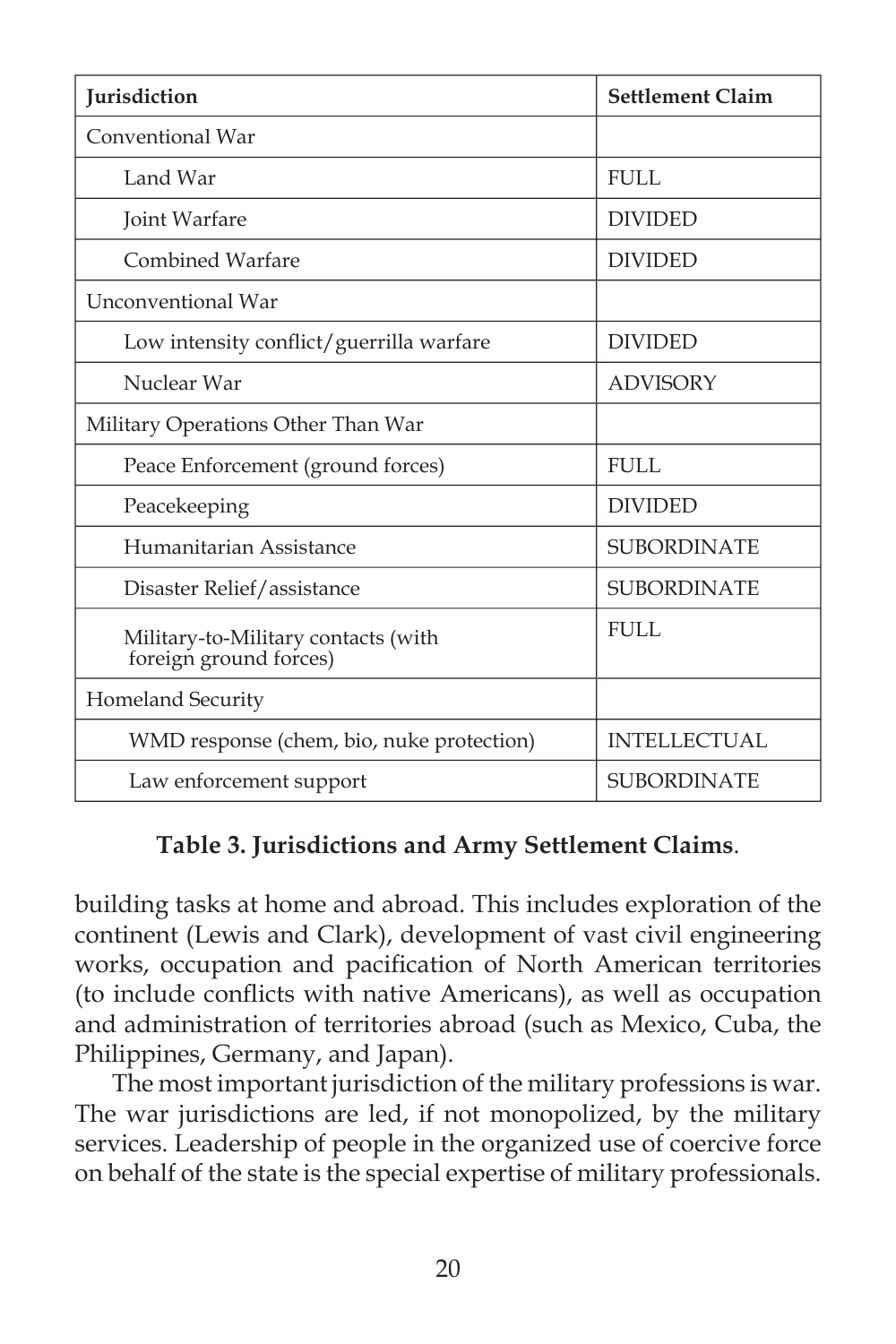The increasingly intertwined effects of military operations on land, in the air, at sea, in space, and, according to many, in cyberspace, preclude clear distinctions between the domains of combat within which the military services specialize. The overlap and interplay of capabilities optimizes for air, sea, and land operations permit application in the jurisdiction of other services, albeit it with varied degrees of efficiency. This situation makes interservice competition possible. This competition is a messy but ultimately very successful mechanism for identifying, debating, and deciding issues concerning society as a whole.

The Army profession competes with the maritime profession (Navy and Marines) and the aerospace profession (Air Force) with respect to a variety of national objectives amenable to the use of force. The Army is not always sufficient or even necessary to address all challenges. The Army and other military professions offer a menu of capabilities from which American society can choose. The perception of a particular profession's utility is a function of the manner in which problems are defined, diagnosed, and suggested for treatment.

To take a conventional war example, it is not necessarily clear in advance what strategy will prove most effective in compelling an enemy to do our will. Will naval blockade be sufficient? Will air power alone be sufficient? Will it be necessary to seize and hold portions of territory? Typically, all means that can contribute to success will be applied. The issue is to determine an effective combination. More broadly, effective diplomacy (the expertise of Foreign Service professionals) can obviate the need for any military action. If there are a variety of effective combinations and permutations, assessment of relative risk and cost effectiveness will influence choices.

The manner in which competing professions define the issue will be important. For war and preparation for war, there is not likely to be one correct answer.

Military science is not normally so exact as to rule out all but one school of thought on the question of how battles are to be fought and wars won. As a result, military planners frequently find themselves uncertain or divided regarding the kinds of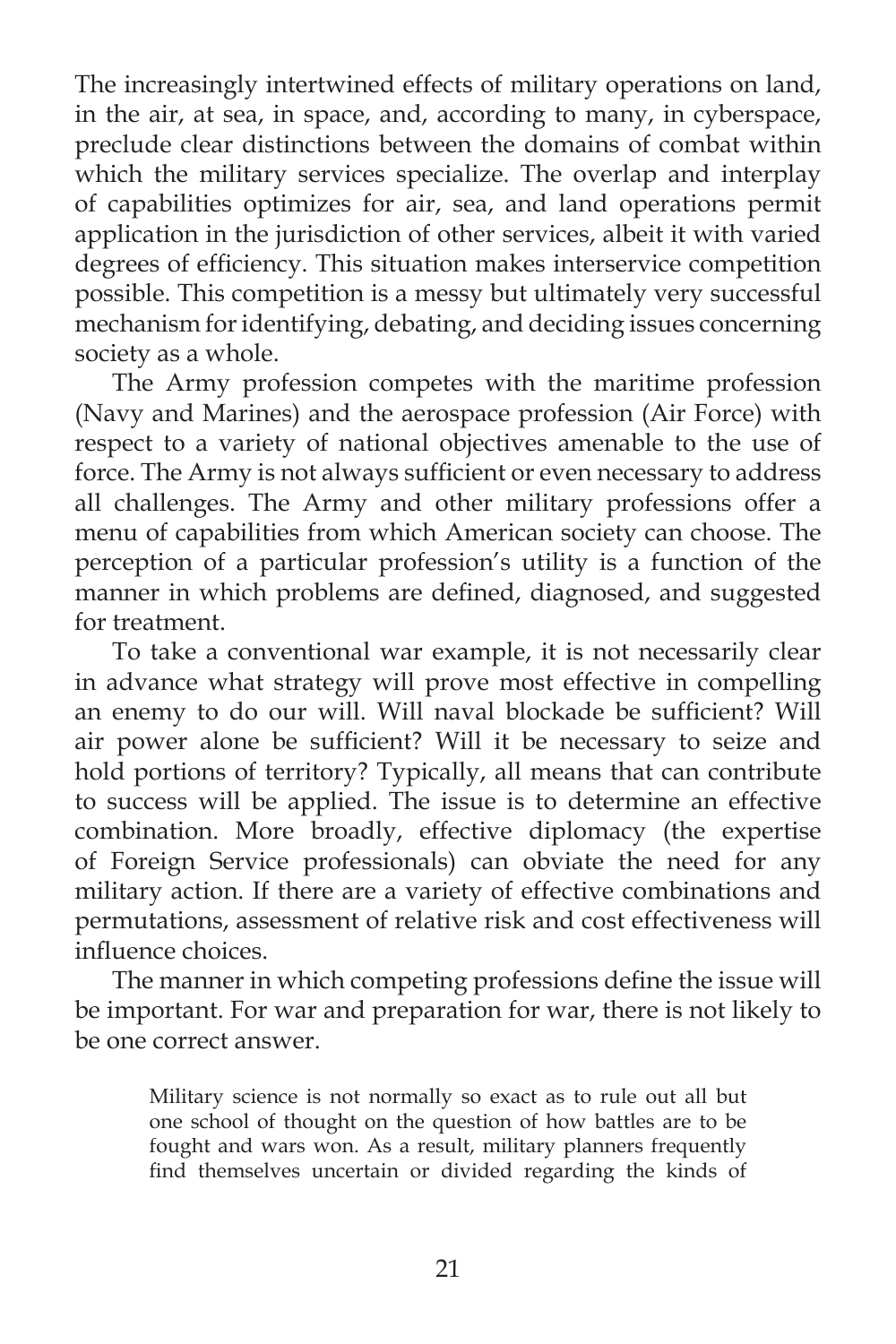preparations necessary to support the foreign policy purposes of the nation. There is, moreover, the additional complication that some purposes might alternatively be met through nonmilitary means, that is, through economic or diplomatic arrangements, or through the allocation of American resources to advance the military power of other nations.<sup>44</sup>

Each American military service differs in its dominant concept of war and the best means to carry it out.<sup>45</sup> In an uncharitable light, these service specific diagnoses and suggested treatments are grounded in organizational self-interest. This does not, however, mean that the professionals advancing such arguments are unpatriotic or unreasonable. They are all trying to achieve success for society. The services and their strategic leaders are responsible for articulating the appropriate ways that service capabilities best serve societal needs. This competition is a healthy one that identifies alternatives for national leaders. The services sustain or create capabilities through a variety of methods. The government does not have infinite resources and must therefore constantly reevaluate trade-offs both across and within a variety of jurisdictions. There is nothing selfevident or exclusive about the claims the Army advances concerning appropriate national strategy and appropriate resource allocation. Strategic leaders of the Army profession must clearly articulate the relevance of the Army's expertise to appropriate jurisdictions.

Society aspires to attain policy goals in the most effective manner at the least possible cost. The lack of objective criteria to determine the relative value of one course of action or combination of means versus another simply suggests that there is value to the advice of various professions' leaders to clarify the relevance and application of their profession's expertise.

For MOOTW, the unique tasks for which the military is wellsuited are those that require the use or possible use of coercive force. The Army should retain full jurisdiction for such missions. The Army is configured and trained to deter or defeat threats from organized military forces.

With regard to peacekeeping, the Army has the capacity to deter or defeat paramilitary, unconventional, or guerrilla forces. Although duties may include actions similar to domestic policing activities, the situations are ones that could escalate to armed clashes. Where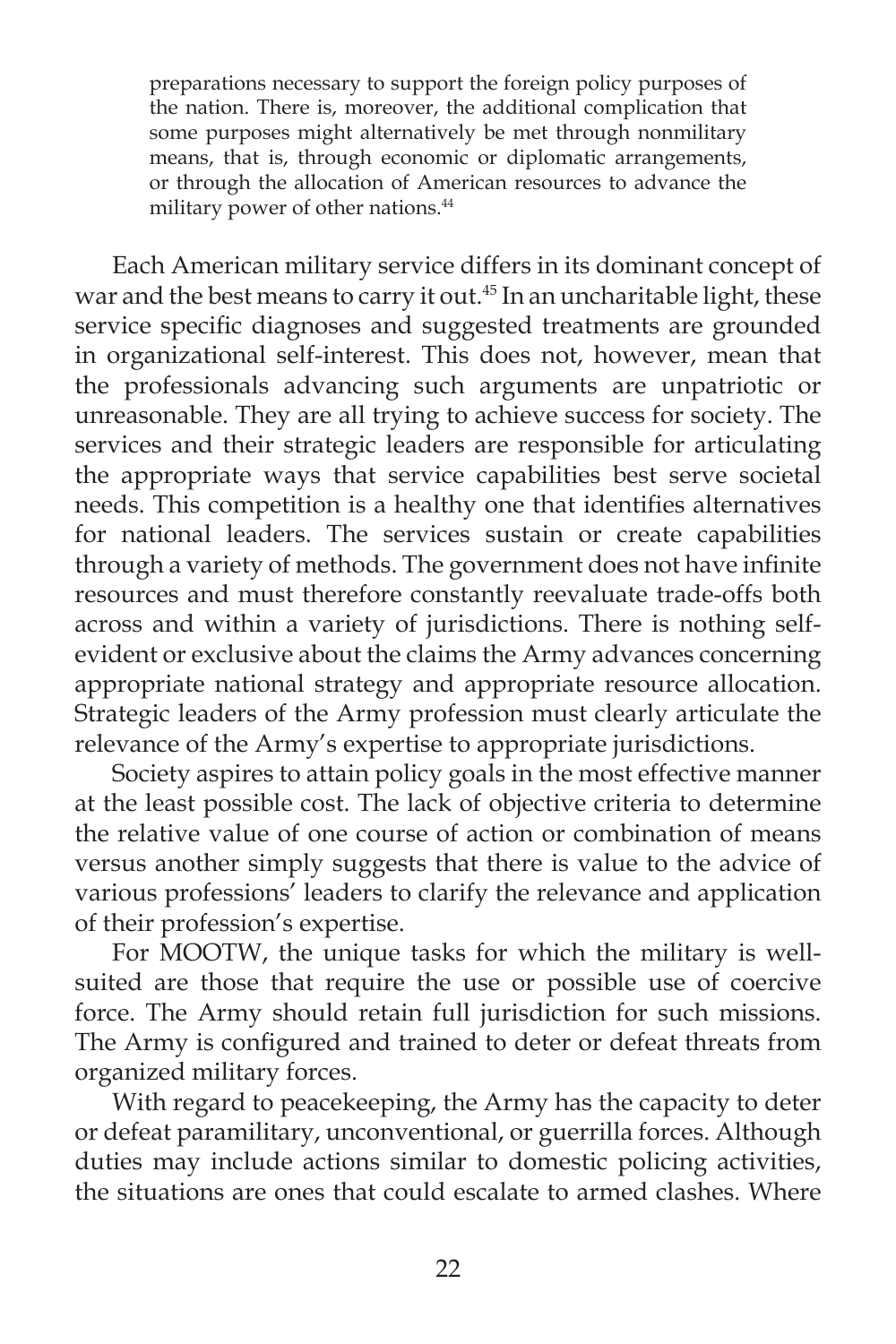traditional peacekeepers or police might be rapidly overwhelmed, combat-organized Army forces provide overmatch capabilities and the potential for escalation dominance.

With regard to peacekeeping missions, military-to-military contacts, peace enforcement, humanitarian assistance, and other nonwarfighting missions, there is a strong case for the employment of the readily available and robust capabilities of the Army to undertake missions that other agencies of the U.S. Government or private organizations are unable to accomplish. For some missions, such as humanitarian assistance and disaster relief, the issue is not unique Army capabilities, but rather the speed with which the Army can respond and the ability to undertake such tasks in an austere, remote, or unsecure environment. In these situations, the valuable Army capacity is rapid response. The capacity to support such missions is an inherent part of the Army's warfighting ability. The Army is prepared for the exigencies of war to include destruction of parts of the organization in combat. Hence, military units are capable of rapidly providing infrastructure and support mechanisms. Professionally, however, these are not unique Army jurisdictions. The Army can apply its skills subordinate to civilian governmental and nongovernmental experts. These other experts should assume long-term responsibility for these tasks as soon as possible.

# **Defining Appropriate Jurisdictions: Practical Implications and Applications.**

The Army is expected to operate effectively on behalf of national security objectives within many jurisdictions. The Army must place the greatest emphasis on those for which it should have full and complete control—those relevant to leadership of Army soldiers in the organized application of coercive force. In particular, this includes all aspects of sustained land warfare (conventional and unconventional) as well as peacekeeping and peace enforcement missions where the potential for coercive force—if not its actual use—is required. These are the Army's highest priority missions. The Army must articulate its relevant dominance of these jurisdictions and must seek to sustain its professional expertise as the lead proponent for effective performance in them.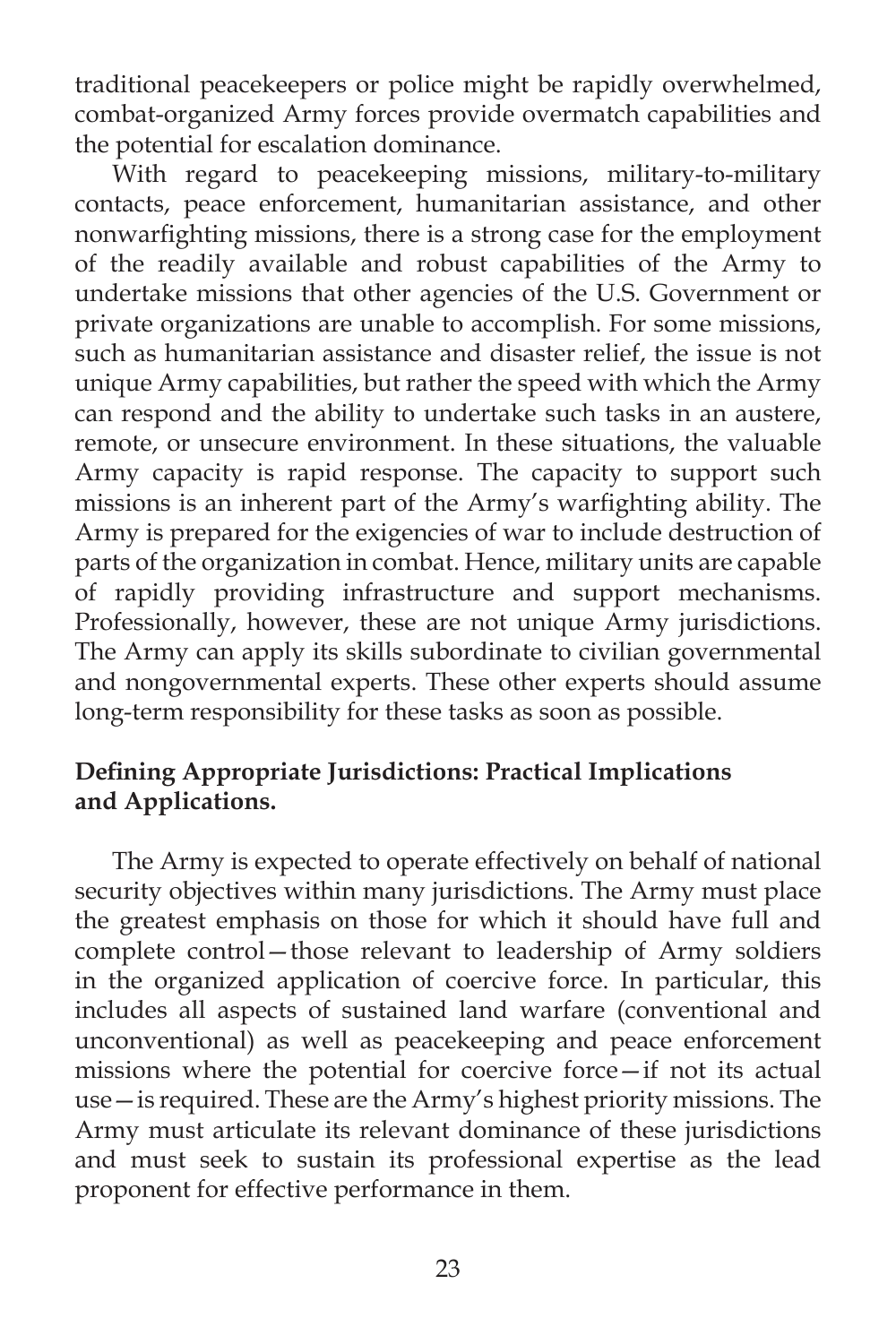All other jurisdictions are secondary. The common element of these is the fungible utility of Army capabilities. Professionally, the Army does not possess unique expertise in these areas. Other professions or agencies possess the expertise to lead or manage operations. The Army may possess expertise or capabilities that can be applied—but at a substantial opportunity cost.

Note that the relative priority of *professional* jurisdiction is an important distinction. There are certainly many tasks that Army units or Army individuals will be well-suited to perform in secondary jurisdictions that create minimal, if any, opportunity costs for the individuals or units involved. A more appropriate way to conceptualize this would be to note that Army capabilities may be borrowed (or lent) for application in jurisdictions outside the Army profession. Professionally, the Army's role is advisory or subordinate within these jurisdictions, and Army strategic leaders should seek to avoid accepting responsibility for them. Army leaders should, however, maintain the expertise to manage effective liaison with those individuals or professions that do control or lead these jurisdictions (political-social expertise).

Another way to look at it is that turf battles to define and control primary jurisdictions are not only warranted but required. For secondary jurisdictions, such battles should not be joined. If *conscripted* to accept such secondary jurisdictions (a distinct possibility for a profession also defined by loyal service to society) professional leaders should actively seek appropriate ways to hand off, or spin-off, the jurisdiction. If there is no way to do this, strategic leaders must explore adaptations to the profession that may involve segmenting a portion of the profession to handle the new jurisdiction while shielding the rest (e.g., the creation of specific constabulary forces for peacekeeping in benign environments).<sup>46</sup>

To fix problems with lack of clarity concerning appropriate jurisdictions, Army leaders must work with both the civilian policy leaders and with the junior members of the profession. With regard to these junior members, the Army's strategic leaders must articulate the multifaceted demands for Army professionals. The Army's strategic leaders must actively advise civilian leaders on how to define and clarify service jurisdictions. They cannot afford to be passive and merely accept civilian preferences. "Can-do"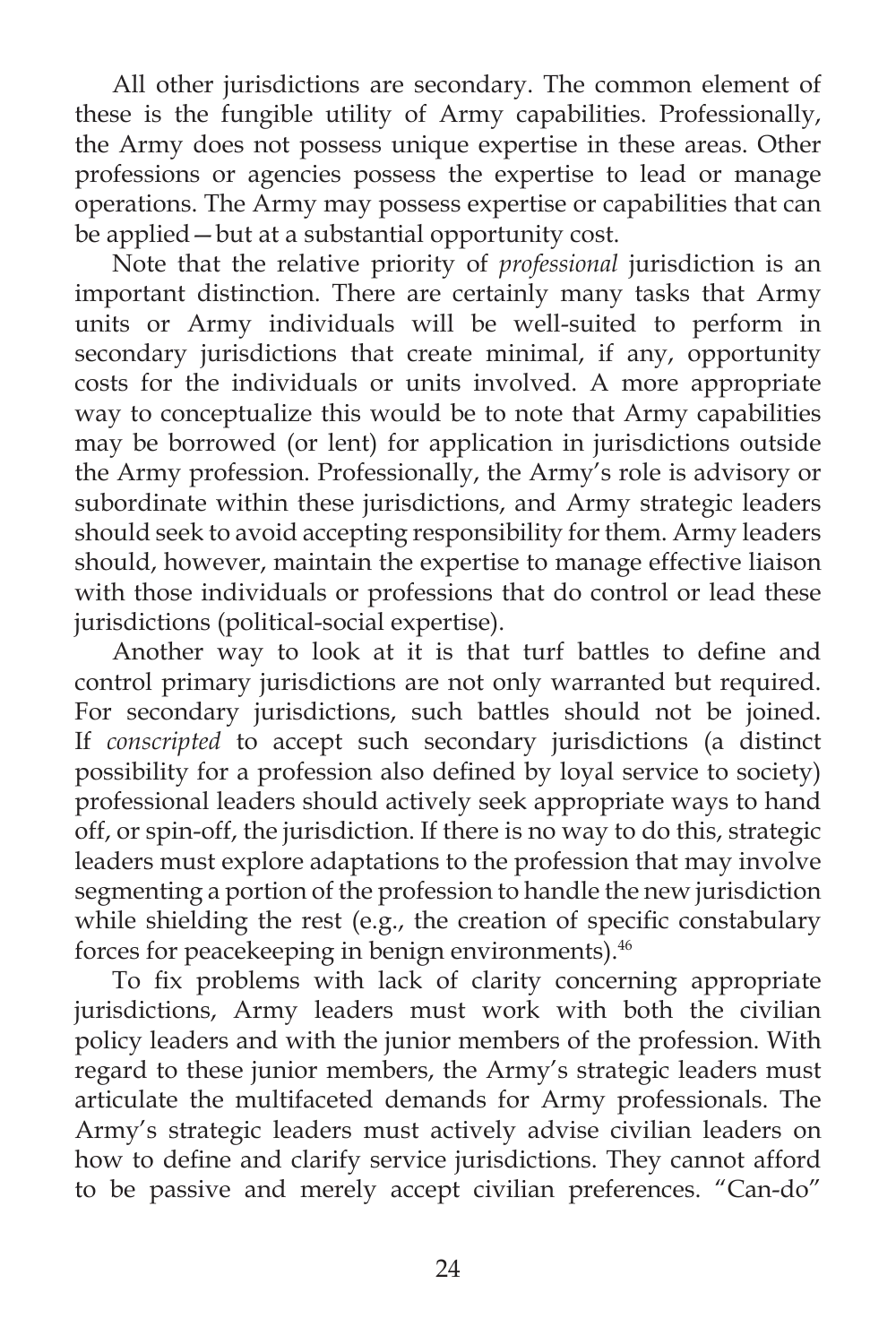acquiescence is a laudable trait when tasks are clear or decisions already made. It does not require silence in shaping decisions. At the other extreme, it is also unacceptable for military leaders to insist on controlling the definition of jurisdictions. Strategic leaders must draw on their experience and their vision for the profession to advise and negotiate with civilian leaders.

Ultimately, military leaders are beholden to civilian leaders' decisions about the Army's jurisdiction. On one hand, Army leaders must ensure that the profession's leaders and soldiers are aware of the tasks society may require. Continued emphasis on the "fight and win the nation's wars" mantra must be imbedded in a larger context of service to the nation on behalf of national security objectives. War is only one, albeit the most important, professional jurisdiction. On the other hand, strategic leaders of the Army must advise civilian leaders on appropriate definition of the Army's jurisdictions and the prospective costs of shifting jurisdictions capriciously. This is necessary to help maintain a consistent core identity for the members of the profession and to sustain the institution's reliable performance. Army strategic leaders play a critical role negotiating the profession's identity at the nexus of its internally understood identity and its responsiveness to society's demands.

# **OBSTACLES TO CHANGE**

#### **Arguing with Success.**

A significant challenge to making changes in the Army profession is the fact that there is little or no evidence of Army failure in the most important measures of Army effectiveness. This is certainly a good thing. In combat, the Army has performed very well since the end of the Vietnam War. The most dramatic examples of Army successes are Operation DESERT STORM, Operation ENDURING FREEDOM, and Operation IRAQI FREEDOM. In operations other than war, to include Somalia, Haiti, Bosnia, Kosovo, and Iraq, the Army has also performed superbly.

Past success does not guarantee future performance. As General Douglas MacArthur put it, "We must hold our minds alert . . . The next war will be won in the future, not in the past."<sup>47</sup> The Army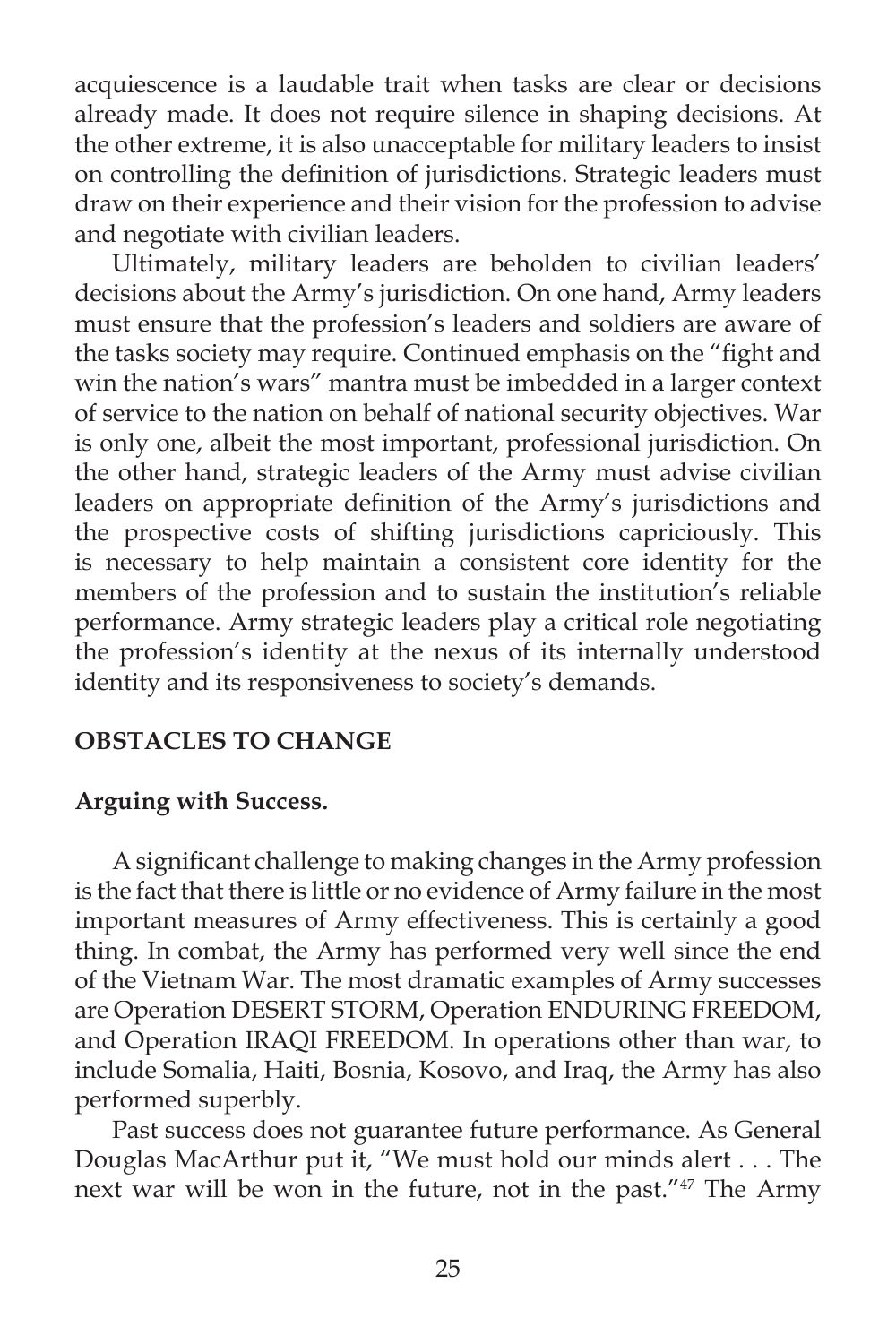should not be content to rest on its laurels. The fact that the Army has yet to fail in a manner that *requires* change is a weak excuse for not making changes that can avert failure. Adversaries constantly seek to nullify or counter our capabilities. Changes in the international environment and technology pose daunting challenges. The Army must continually validate its choices against a healthy respect for the shadow of the future. Choices now severely constrain future capabilities. This is true with regard to choices of weapon systems and equipment. It is also true with regard to the nature of recruitment, training, and development that will grow the strategic leaders of tomorrow's Army from the junior members of today's profession.

# **Overcoming Transaction Costs.**

Many of the changes suggested in this monograph create high costs in the short run. In particular, changes contemplated for the professional development system will be very difficult. Even the most clearly justified changes must seek to mitigate problems generated by personnel turmoil, career anxiety, and social disruption. In the wake of the Cold War, one of the most commonly cited problems for the downsized force was uncertainty and anxiety about the organization's future and the effect on its members' lives.

Army strategic leaders must be able to articulate the value of changes that warrant the short-term disruptions. The short-term costs to individuals must be justified in terms of the profession's long-term effectiveness.

The Army personnel system is a successful one that has done much to render predictable the patterns of an Army career. Paths to future responsibility and success are relatively well-defined. Senior officers successful at treading these paths often reinforce the patterns of their careers in their guidance and endorsement of junior officers. Similarly, particular school and training requirements have been incorporated into the pattern of assignments to assist in the appropriate assembly of professional skills and experience. Certainly much recommends this system as an appropriate response to the demands of running a large organization efficiently. But the most important rationale for the personnel system is its effectiveness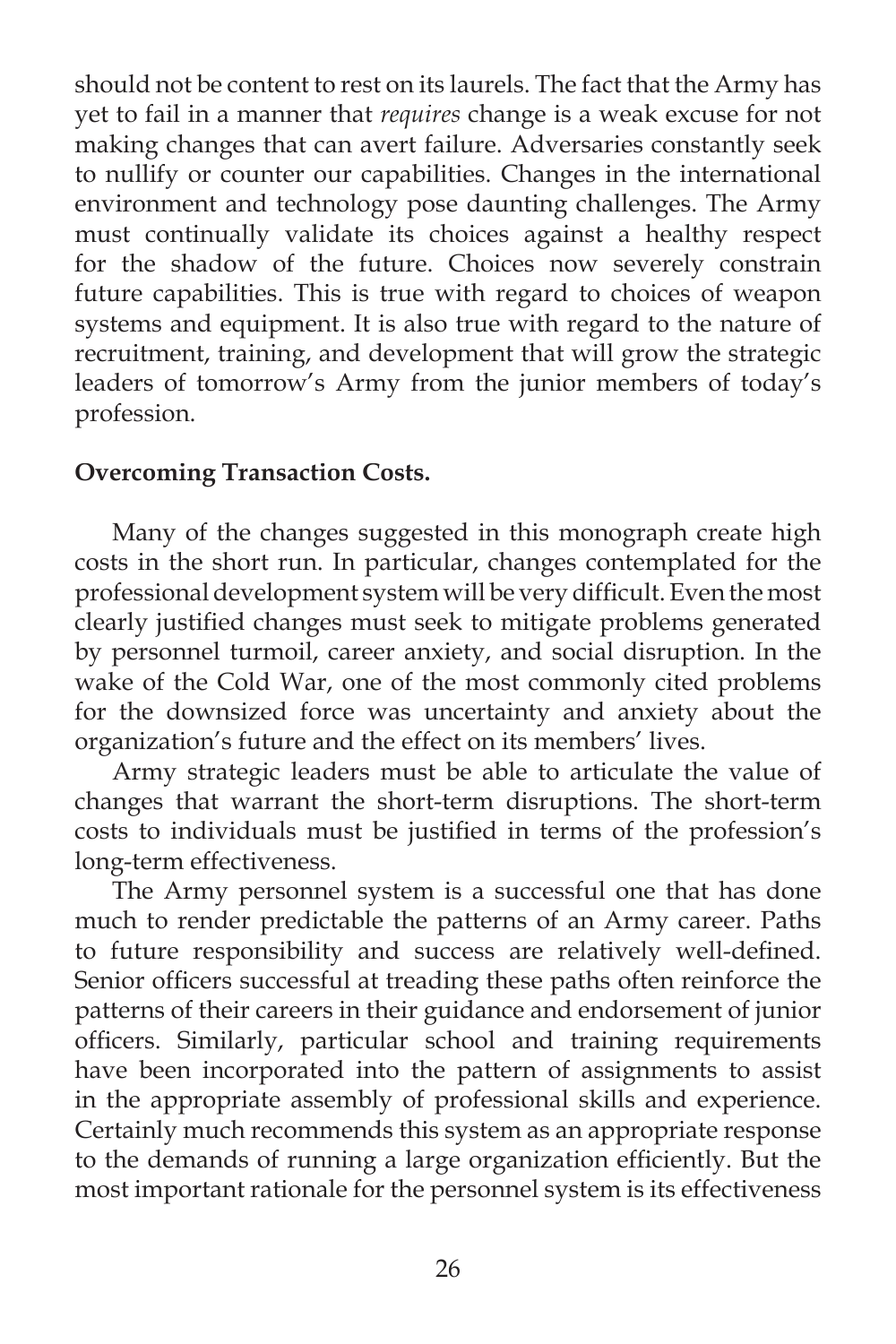in supporting fundamental national defense. Bureaucratic structures cannot be allowed to dictate the principles of military effectiveness.

### **Recommendations for Further Study.**

Additional study is necessary to refine the map of the profession's expert knowledge and that of individual professionals. More work is needed to create the professional development pathways for individuals. The principles that led me to suggest boundaries of the Army's expert knowledge may suggest different conclusions to others. Ultimately, specific decisions needed to operationalize this approach are the responsibility of the profession's strategic leaders.

This framework can serve is a useful point of departure for examination of subelements of the Army profession. Additional study and application by leaders of the current Army branches and functional areas would be useful to help define the expert knowledge of branches and the jurisdictions within which they should appropriately operate. The focus of this monograph is at the Army's institutional level. Greater definition will help us to better see how these principles apply to the specialties that comprise the profession. The future of the Infantry profession, Armor profession, Field Artillery profession, and other areas of Army expert knowledge would be useful adjuncts to this monograph.

Although it contains broad implications for other members of the organization (warrant officers, noncommissioned officers, junior enlisted soldiers and civilians), this monograph does not provide detailed analysis or recommendations for the transformation of these members' roles. This is an area for fruitful additional study.<sup>48</sup> A key aspect of such an analysis would include the manner in which warrant officer and noncommissioned officer specialization might incorporate tasks formerly expected of commissioned officers that no longer require the application of abstract professional knowledge. Restructured warrant and enlisted occupational specialties may prove an appropriate mechanism for assimilation of such skills. It may also be appropriate to restructure such tasks as part of the Army's civilian work force.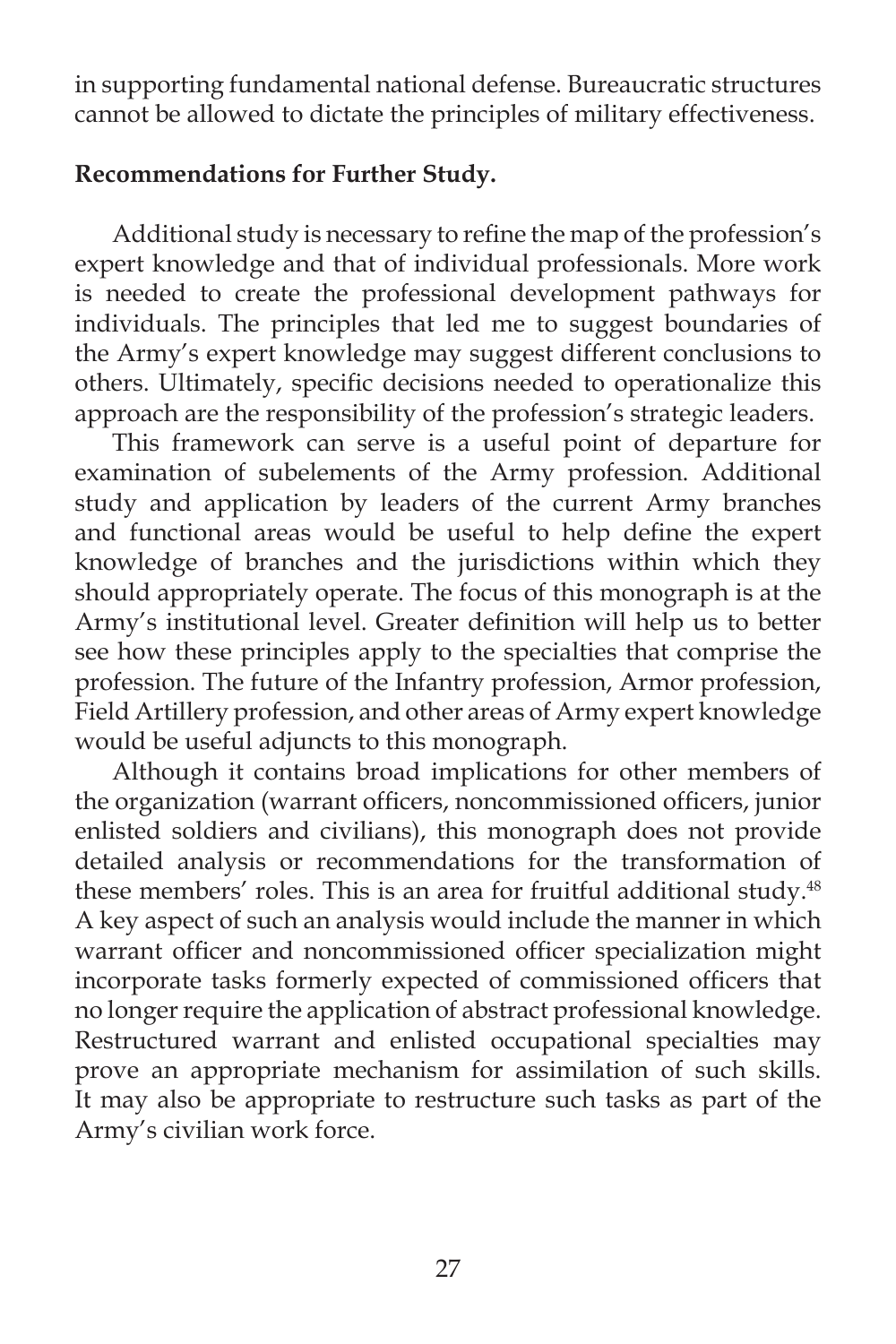# **Conclusion.**

Army leaders must nurture a strong, healthy relationship between the Army and the society it serves. To do this effectively, they must think strategically about the future of the profession. Strategic leaders need a clear understanding of the nature of the Army's expertise and the jurisdictions within which it can be usefully applied. Strategic leaders of the profession must negotiate jurisdictions with society's civilian leaders from the firmest possible foundation derived from what Clausewitz called "the grammar of war."<sup>49</sup> Military advice not derived from professional expertise compromises the legitimacy of advice in other contexts.

Positions based on either an overly narrow or an overly broad conception of the military's professional expertise could ultimately have negative consequences. The input of military officers could come to be seen either as irrelevant to the needs of the policy-maker, or as having dubious professional credibility.<sup>50</sup>

Strategic leaders imperil the Army institution if they lose sight of the professional foundations of their role and allow themselves to be drawn into policy and other debates that exceed their professional expertise and experience. It is a fine line between Clausewitz's wise counsel for officers to be sensitive to the political context within which they operate and actually stepping in to try to determine appropriate policy goals. The framework presented here can help draw that line more clearly.

The security challenges of the future are complex, demanding, and uncertain. The territory may be difficult to negotiate, but many sound guidelines are available to map a successful course. The Army needs strategic leadership to determine the required expert knowledge for specific professional jurisdictions and to develop the individuals to apply this professional expertise appropriately. The Army's strategic leaders must also negotiate to bound and prioritize the profession's jurisdictions and expertise with the civilian leaders representing society. These efforts will more resolutely set the Army on a successful axis of advance to meet the nation's future security challenges.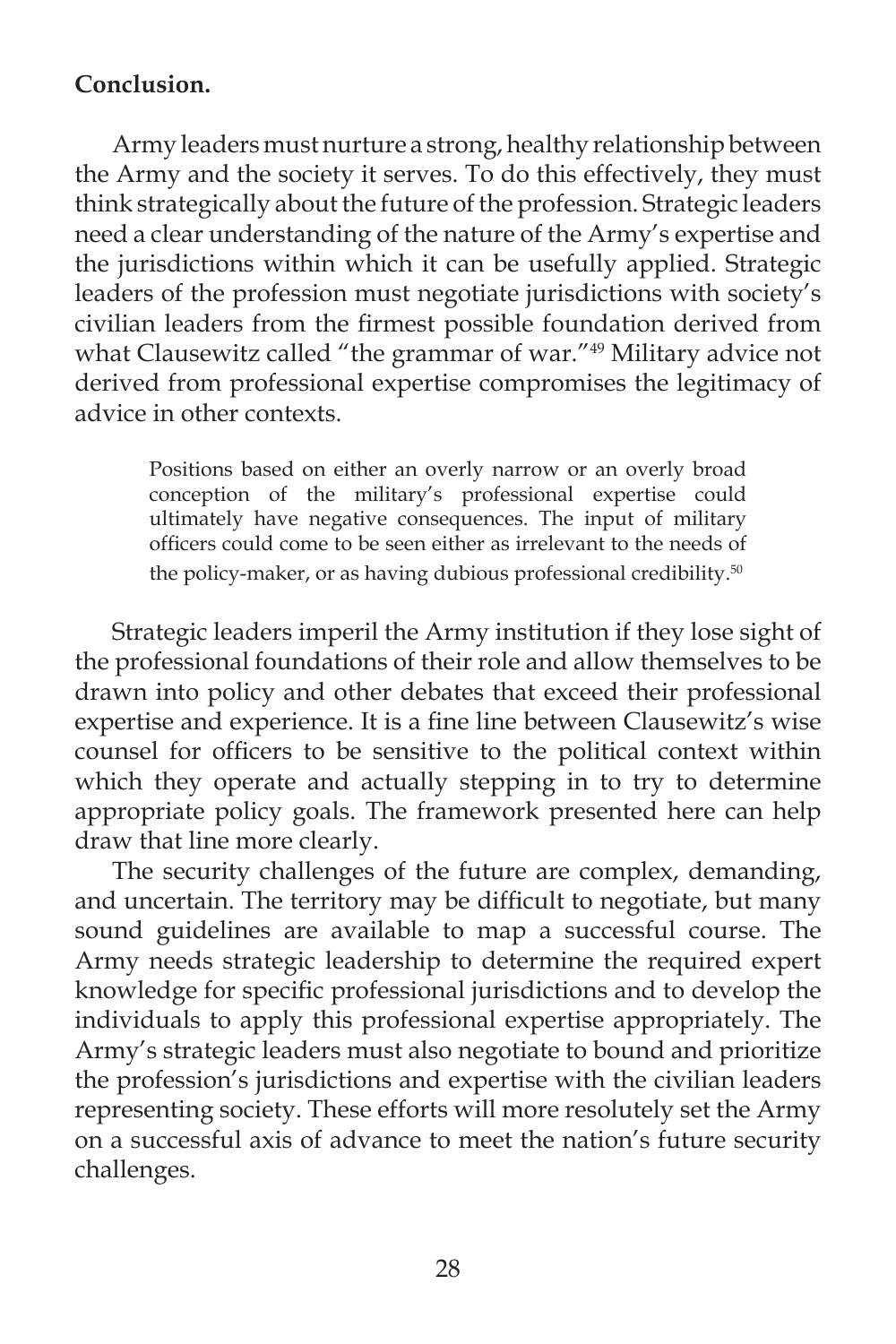#### **ENDNOTES**

1. *FM 1, The Army,* Washington, DC: Department of the Army, June 14, 2001, p. 32.

2. Don. M. Snider and Gayle Watkins. eds., *The Future of the Army Profession,* New York: The McGraw-Hill Companies, Inc., 2002, p. 538.

3. *Ibid*., p. 543.

4. For a description of the training revolution of the 1970s, see Rodler F. Morris, Scott W. Lackey, George J. Mordica II, and J. Patrick Hughes, *Initial Impressions Report: Changing the Army,* Fort Leavenworth, KS: Combined Arms Center History Offi ce, Center for Army Lessons Learned, 1994. Available from *http://call.army.mil/ products/exfor/specrpt/sprptoc.htm*, Internet, accessed May 25, 2002.

5. "Executive Summary," *American Military Culture in the Twenty-First Century*, A Report of the CSIS International Security Program, Washington DC: The Center for Strategic and International Studies Press, February 2000, pp. xxii-xxiii.

6. *American Military Culture in the Twenty-First Century*, and Army Training and Leader Development Panel, *Officer Study: Report to The Army*, May 2001, available at *http://www.army.mil/features/ATLD/report.pdf*, Internet, accessed November 1, 2001; Joe LeBoeuf, "Three Case Studies on the Army's Internal Jurisdictions, Case No. 3: The 2000 Army Training and Leader Development Panel," Chapter 22, in Snider and Watkins, *Future of the Army Profession,* p. 487.

7. Samuel P. Huntington, *The Soldier and the State*, Cambridge: Harvard University Press, 1957.

8. Andrew Abbott, *The System of Professions: An Essay on the Division of Expert Labor,* Chicago: University of Chicago Press, 1988.

9. Huntington, p. 7.

10. *Ibid.*, p. 8.

11. *Ibid.*, p. 11.

12. *Ibid.*, pp. 14-15.

13. This is significantly different than the expectation of warrant officers, noncommissioned officers, and junior enlisted soldiers. In Huntington's formulation, the difference between officers and other members of the force is that officers must be experts in the management of violence whereas other members of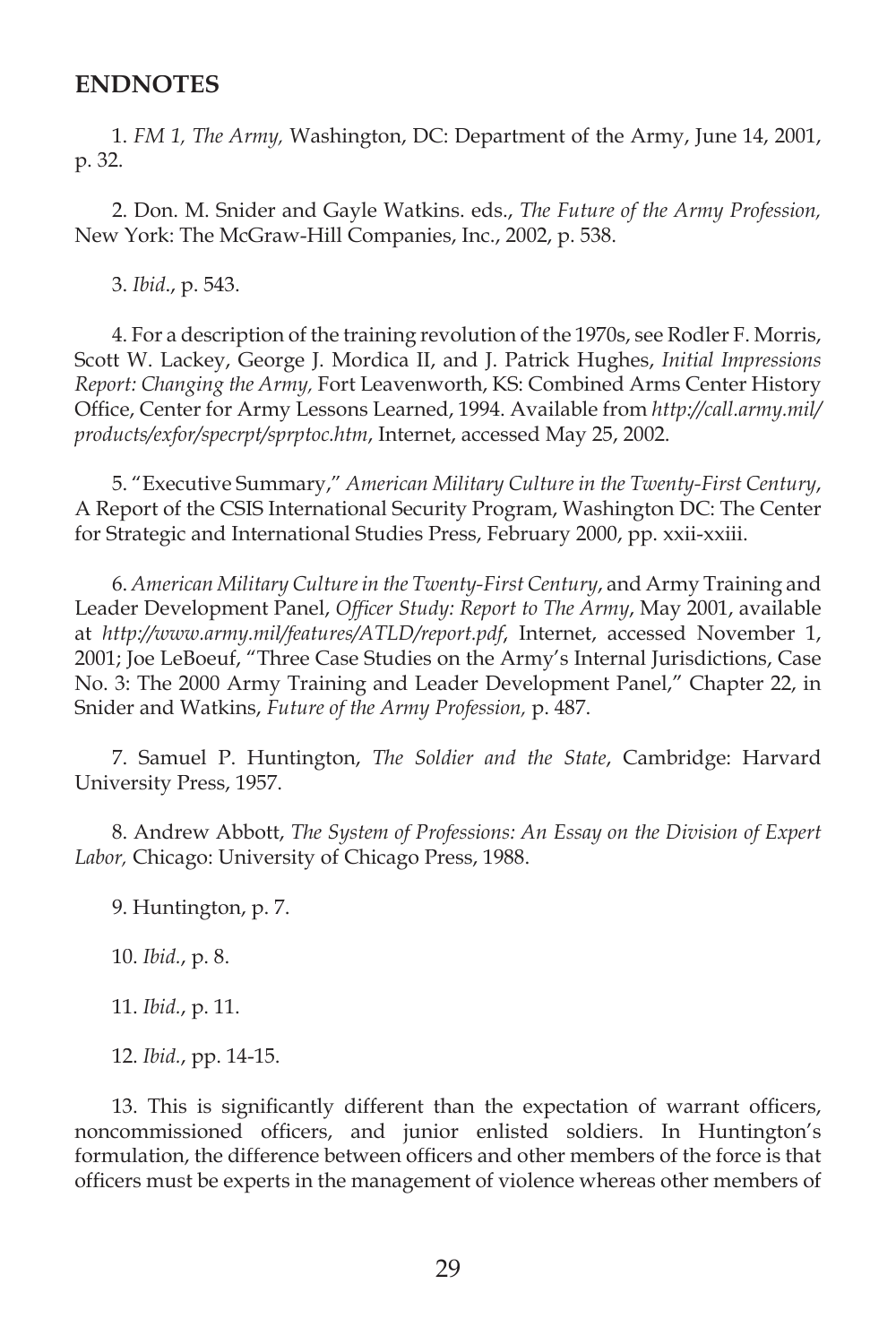the organization (warrant officers, NCOs, junior enlisted soldier) must be expert in the application of violent means. Huntington, *The Soldier and the State*, p. 11.

14. I acknowledge the help of Don Snider in crafting this wording for the nature of the Army profession's core expertise. E-mail communication with the author, May 29, 2002.

15. Huntington, p. 83.

16. Carl von Clausewitz, *On War*, Princeton: Princeton University Press, 1976, 1976, p. 87.

17. Abbott, *The System of Professions,* p. 318.

18. *Ibid*.

19. *Ibid.*, p. 35.

20. *Ibid.*, p. 20.

21. *Ibid.*, pp. 69-71.

22. In this study, commissioned officers refers to officers in the rank of 2nd lieutenant and above and does not include commissioned warrant officers.

23. *FM 1*, p. 21.

24. Snider and Watkins, *The Future of the Army Profession,* p. 101.

25. *Ibid*.*,* p. 438.

26. *Ibid.*, p. 355.

27. *Ibid.*, p. 291.

28. *Ibid.*, p. 197.

29. Huntington, p. 72.

30. U.S. Army, *Concepts for the Objective Force*, U.S. Army White Paper, undated, p. 3.

31. William J. Lennox, Jr., "The Supe's Letter: A Soldier of the 21st Century," *Assembly*, Vol. LX, No. 4, March/April 2002, p. 8.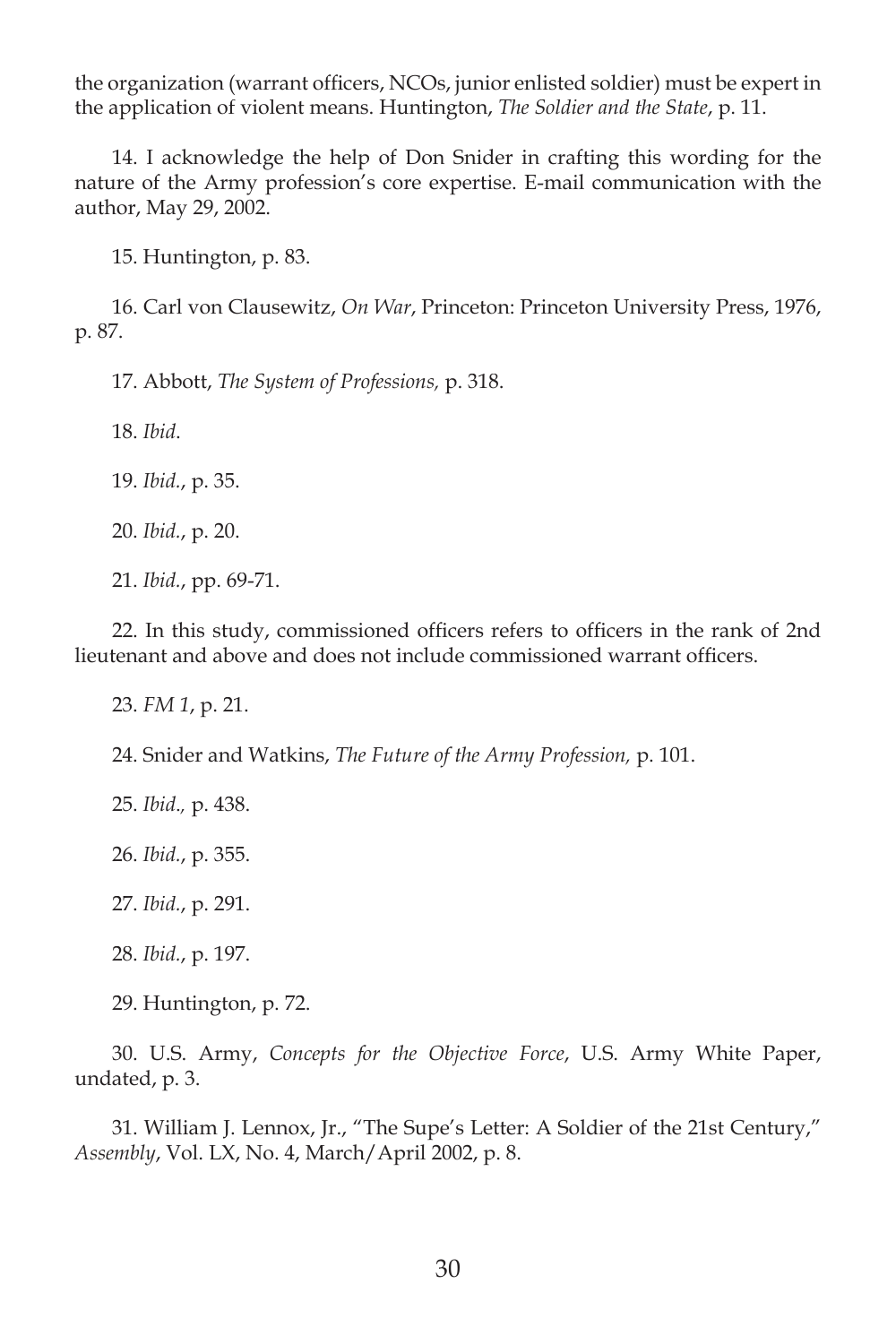32. *FM 1*, p. 12.

33. For a detailed list of the common core tasks for the OES system at the company grade and precommissioning level, see *http://cgsc.leavenworth.army.mil/ cal/LETDD/COMMON1.htm*, Internet, accessed May 30, 2002.

34. This happens after approximately 3 years of commissioned service. *Department of the Army Pamphlet (DA Pam) 600-3*, Paragraph 4-16b, p. 19.

35. The AR does require that ROTC scholarship candidates have an approved major. However, the list of approved majors is extremely comprehensive and appears to suggest very little restriction on acceptable academic programs. The only specific requirement listed in the AR is for one semester of language.

36. The special branches are the Judge Advocate General's Corps (legal), Chaplain Corps (religious), and Medical Corps. Medical corps includes the following six sub-elements: medical corps, dental corps, veterinary corps, Army Medical Specialists, Army Nurse Corps, and Medical Service Corps. DA Pam 600- 3, Paragraph 8-2c, p. 31.

37. Service obligations are as follows. Military Academy graduates are obligated for 8 years of service, 5 of which, at a minimum, must be served on active duty. ROTC scholarship recipients incur an 8-year service obligation, of which 4 must be on active duty and the remaining 4-6 years in the reserves or National Guard (ROTC information from U.S. Army Cadet Command Headquarters, available from *http://www.rotc.monroe.army.mil/scholarships/green/obligation.asp*, Internet, accessed May 30, 2002.) OCS commissioned officers have a 3-year active duty service obligation. Date from Department of the Army, *Army Regulation 350-* 100: Officer Active Duty Service Obligations, May 4, 2001, p. 5.

38. Forsythe, *et al.*, in Snider and Watkins.

39. The detailed discussion of claim settlements can be found in Abbott, pp. 69-79.

40. *Ibid.*

41. *Ibid.*, emphasis by author.

42. *Ibid.*, pp. 71-72.

43. Leonard Wong and Douglas V Johnson II, "Serving the American People: A Historical View of the Army Profession," in Snider and Watkins, eds., *The Future of the Army Profession*, New York: McGraw-Hill Primus Custom Publishers, 2002, p. 62.